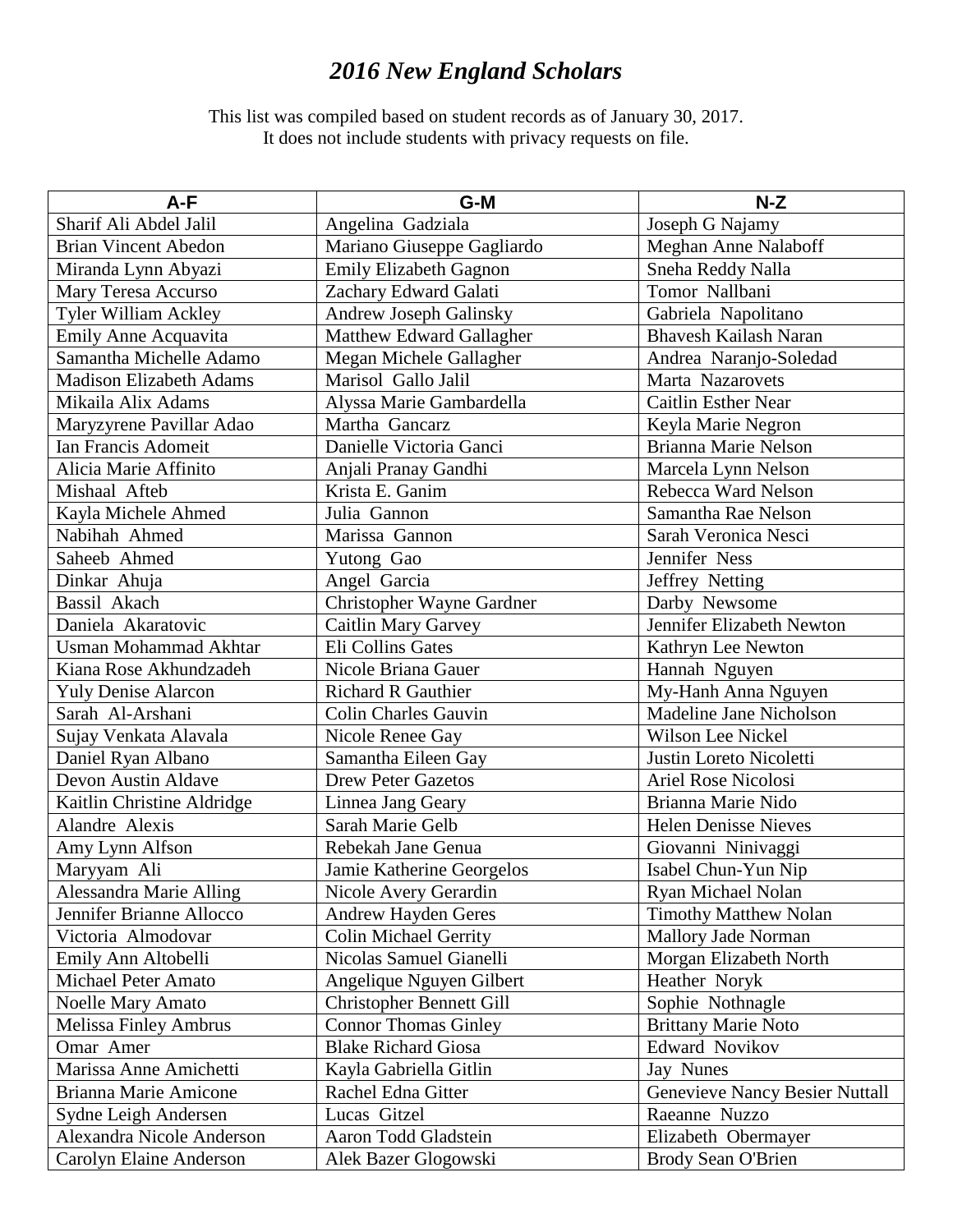| Elijah John Anderson           | Benjamin Ryan Gluck                | Jennifer O'Brien                |
|--------------------------------|------------------------------------|---------------------------------|
| Paulina Cicchiello Anderson    | Daniel Jeffrey Glucksman           | Maria Alexandra O'Connell       |
| Philip Raymond Anderson        | Taylor Ashley Gnazzo               | Grace Anne O'Connor             |
| <b>Charles William Andres</b>  | Michaela Marie Godell              | Ian James O'Connor              |
| George Ferdinand Andrews III   | Billie Goh                         | Kathryn O'Connor                |
| Jordan Micah Angel             | Sarah Rose Goldberg                | <b>Timothy Robert O'Connor</b>  |
| Kurt Andrew Annelli            | Hailey Alexis Goldman              | Alex Michael Oddo               |
| Lisa Marie Antalik             | <b>Brian Aaron Goldstein</b>       | Emma Elizabeth Oellerich        |
| Andrej Antic                   | Kara Golembeski                    | Mary Monda Oewel                |
| <b>Blake Alexander Apatow</b>  | Nicholas Raymond Gomez             | Emily Rose O'Heir               |
| Reva Sonya Apte                | Nicole Gomez                       | Oghenenyerovwo Faith Okifo      |
| Daniel Coelho Araujo           | Stephanie Gomez                    | Kirstie Ann Oldham              |
| <b>Ethan Robert Aresta</b>     | <b>Joseph Diamantino Goncalves</b> | John Stephen Olechnicki         |
| <b>Hannah Rose Armstrong</b>   | <b>Meghan Marie Goode</b>          | Alexandra Marie Oliveira        |
| Ashley Rena Arthur             | Morgan Goodrich                    | Cody Macpherson Oliver          |
| Seamus Joseph Ashburner        | Kaitlyn Jeanne Goodridge           | Sarah Elizabeth Ollayos         |
| Katherine Atamanuk             | Andrew William Goralski            | Siobhan Rose O'Loughlin         |
| Emil Ales Atz                  | Julia Elizabeth Gorman             | Tyler Olsen                     |
| Katherine Nicole Audet         | Emma Gosciminski                   | Kyle Patrick O'Neil             |
| Evan Thomas Augustine          | Leah Megan Gourley                 | Matthew Francis O'Neil          |
| Polina Andreyevna Avdeyeva     | Emily Grabowski                    | Angela Marie Onofrio            |
| Diane L Avila                  | Kevin Patrick Grabowski            | Angelina Opoku                  |
| Eidan Avner                    | Primativa Rose Gradante            | Emily Johanna Opramolla         |
| Tyler Jesse Axon               | Ellie Grafstein                    | Rachael Olivia Orbe             |
| Rebecca Rose Axworthy          | Lauren Teresa Graham               | <b>Emily Elizabeth Orkins</b>   |
| Leah M Azab                    | Joseph Stephen Granatosky          | Julia Rose O'Rourke             |
| Anna Sylvia Babbin             | Alexandra Meghan Grant             | Jessica Elena Ortegon           |
| Benjamin Filiere Babbitt       | <b>Kevin Paul Grassie</b>          | Sabrina Marie Ortiz             |
| David Backhaus                 | <b>Gregory Stephen Grasso</b>      | Lucy Rose O'Sullivan            |
| Jahangir Badar                 | <b>Matthew Steven Grasso</b>       | Alexander Tyler Ott             |
| Martin Jonathan Baez III       | Rebecca Elizabeth Shasha Graves    | Wenting Ou                      |
| Sage Victoria Bagwell          | Alicia Marie Gray                  | Sydnee Renee Over               |
| Hunter Bahre                   | Samantha Nicole Greco              | John Ovian                      |
| <b>Athea Allison Bailey</b>    | Nicole Marie Grieco                | Aaron Ovsiew                    |
| Margo Kathryn Bailey           | <b>Thomas William Gross</b>        | Nicholas Leonard Pacheco        |
| Patrick Bailey                 | <b>Bethany Otto Grotberg</b>       | Cassandra Packer                |
| Victoria Catherine Bainer      | Jiaying Gu                         | Alexis Edison Padilla           |
| <b>James Edward Balducci</b>   | Zihui Gu                           | Daztar Pagdiwala                |
| <b>Andrew Thomas Ball</b>      | Zachary Blake Guarino              | Claudia Sebastiana Pajares      |
| <b>Stephen Wilfred Ballard</b> | <b>Patrick William Guerrette</b>   | Gabrielle Anne Pakech           |
| Elizabeth Bamford              | David Hany Guirguis                | Gregory Joseph Palma            |
| Sanaya Bankwalla               | Komalpreet Kaur Gulati             | Sean Michael Palzere            |
| Miguel Barahona                | <b>Bucky Brock Gumbrewicz</b>      | Eric Jamin Pan                  |
| <b>Adam Gerald Baral</b>       | Andy Guo                           | Inri Panajoti                   |
| Jessica Barber                 | Iris Guo                           | <b>Alexander James Pandolfe</b> |
| Jasmine Rachel-Tamra Barber-   |                                    |                                 |
| Decosta                        | Richa Gupta                        | Edward Bissell Pankowski        |
| Rares Barbu                    | <b>Brendan Paul Gutierrez</b>      | Abhilash Panthagani             |
| Lauren Catherine Barillari     | Aleya Luiza Hafez                  | Joshua Paolillo                 |
| Camilla Marie Baronas          | Diler Haji                         | Julia Frances Paolino           |
|                                |                                    |                                 |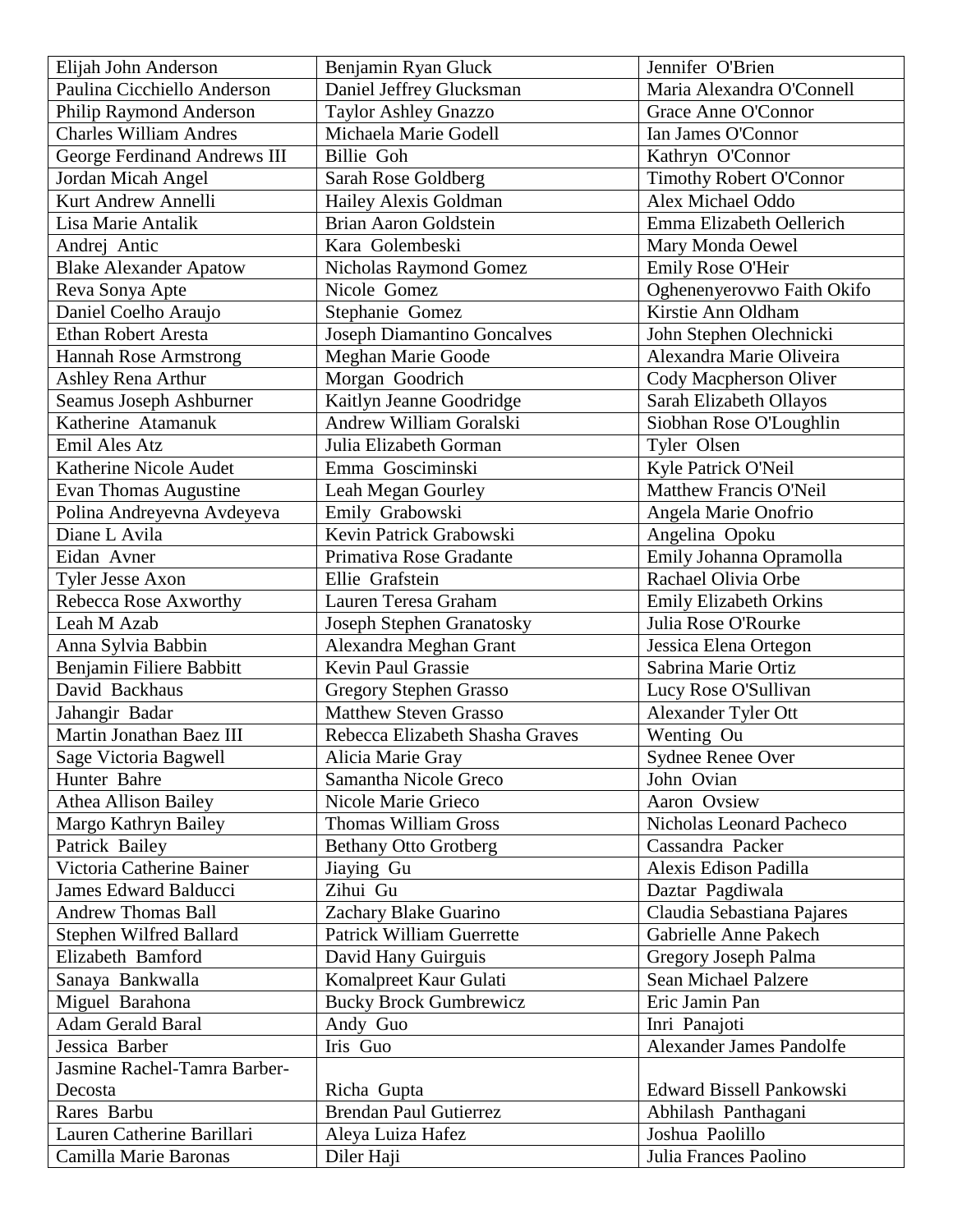| Daniel Robert Barrack                         | Brandon Halberg                                     | Dimitri Thomas Papasian                 |
|-----------------------------------------------|-----------------------------------------------------|-----------------------------------------|
| <b>Jillian Grace Barrack</b>                  | Yannis Kostas Halkiadakis                           | <b>Timothy James Paproski</b>           |
| <b>Austin William Barrett</b>                 | Harrison Orion Hall                                 | <b>Nicole Elaine Parenchuck</b>         |
| Emma Fern Barringham                          | Jason Hall                                          | John Peter Parillo                      |
| <b>Alexander Joseph Barron</b>                | <b>Brent Hallenbeck</b>                             | Michaela Parise                         |
| <b>Catherine Alexis Bartol</b>                | Molly Fiona Hamilton                                | <b>Skyley Rose Parizek</b>              |
| <b>Emily Anne Baseler</b>                     | Molly Hammack                                       | <b>Brooke Rose Parmalee</b>             |
| Mark Thomas Basile II                         | <b>Connor Alexander Hamme</b>                       | <b>Christian Michael Partenio</b>       |
| Sayan Basu                                    | Kelsey Nichole Hammerman                            | Katelyn Maureen Parzych                 |
| Raechel Bathrick                              | Christopher Joseph Hampton                          | Alyssa Marie Pasini                     |
| Jaclyn Mary Battaglia                         | Catherine Young Han                                 | Kalie Marie Pasqualicchio               |
| Steven Douglas Battaglini                     | Xu Han                                              | <b>Clarey Griffiths Pass</b>            |
| Anna Helena Baxter                            | Kevin Randolph Handera                              | <b>Akshar Vinod Patel</b>               |
| Daniel Richard Bean                           | Azem Handzic                                        | Avi Patel                               |
| Michele Anne Beaudoin                         | Tyler Roger Hanna                                   | Bansari Jayesh Patel                    |
| Schae Ann Beaudoin                            | Megan Kathleen Hannon                               | Hetal Patel                             |
| Keelin Joseph Becker-Wheeler                  | Paul Thomas Hanrahan                                | Mohit Jayeshkumar Patel                 |
| Erin Elizabeth Beckham                        | <b>Cameron Albert Harrington</b>                    | Nikita Pankaj Patel                     |
| Colby Roland Bedard                           | Jonathan Harrington                                 | Ravi Dinesh Patel                       |
| Marianna Bedoya                               | <b>Ryan Patrick Harrington</b>                      | Shyam Patel                             |
| Jessica Elaina Beer                           | Kevin Francis Harris                                | Ayushi Sanjay Pathak                    |
| Marissa Johnna Beggin                         | Malik Lee Harris                                    | <b>Robin Kristin Patrick</b>            |
| Maura Kathleen Beggin                         | Sonya Belle Harrow                                  | Ryan William Patrick                    |
| Andrea Mary Belanger                          | Jefferey Thomas Harte                               | <b>Michael James Paulin</b>             |
| Lauren Nicole Bellizzi                        | <b>Mahmoud Atef Hashem</b>                          | Emma Rose Pavano                        |
|                                               |                                                     |                                         |
|                                               |                                                     |                                         |
| Christen Joy Bellucci                         | Jonathon Jeffrey Hastings                           | Matthew Pazienza                        |
| Dylan Bender                                  | Matthew Hausmann                                    | Kellie Anne Pcolar                      |
| <b>Michael Walter Bennett</b>                 | Shelby Haydu                                        | Helena Pecani                           |
| <b>Andre Leeward Bent</b>                     | Leah Judith Hazen                                   | Hannah Ashley Peck                      |
| <b>Grace Marilyn Bentley</b>                  | Casey O'Neill Healey                                | Katie Lynn Pelkey                       |
| Kathryn Nicole Berger                         | Samantha Erin Heanue                                | Ross Merrill Pellenberg                 |
| Katherine Eland Bergers                       | Ryan Heilemann                                      | Ashley Nicole Pelletti                  |
| Alan Joseph Bergquist                         | Rebecca Ann Heilman                                 | Lowen Peng                              |
| Kenneth Edward Berkery                        | Drew Heller                                         | Matthew Vance Pennacchia                |
| Kyri Eldon Bermudez                           | Anne Salvatrice Henderson                           | Trista Rae Pennington                   |
| <b>Joseph Robert Bernard</b>                  | Leann Adella Hennessey                              | Kathleen Lisa Penta                     |
| Carly Nicole Bernheimer                       | Maye Lan Henning                                    | Paul Anthony Pepas Jr                   |
| <b>Alexander Gordon Berry</b>                 | <b>Matthew David Henry</b>                          | Dillon Pepin                            |
| Jessica Mary Bertenshaw                       | Weston Henry                                        | Jeffrey Tyler Peracchio                 |
| Kellie Jeanne Bertolini                       | Claire Elizabeth Herendeen                          | Denisse D Perez                         |
| Sara Bestrom                                  | Daniela I Hernandez                                 | Jake Ryan Perfetto                      |
| Ryan Alexander Betz                           | Kathrine Lizzette Hernandez                         | Liam Perkins                            |
| Rafal Bezubik                                 | Luisa Fernanda Hernandez                            | <b>Bruno Spak Perosino</b>              |
| Sarina Bhargava                               | Dondre Anthony Heron                                | <b>Nolan Michael Perron</b>             |
| Jishnu Jaimini Bhatt                          | Victoria Rhodes Herr                                | Gillian Danielle Perrotta               |
| Shyam Bhimani                                 | <b>Blaire Elizabeth Herter</b>                      | Alexis Perry                            |
| Alexis Rose Bianchi                           | <b>James Paul Hervol</b>                            | <b>Rachael Teresa Pesce</b>             |
| Diana Lee Bibb                                | Jennifer Eileen Hester                              | Emily Belle Pestillo                    |
| Daniel John Bibisi<br>Jacqueline Jean Bickley | Amanda Elizabeth Hewes<br>Christopher Cole Heydrick | John Eric Peters<br>Julia Marie Petrini |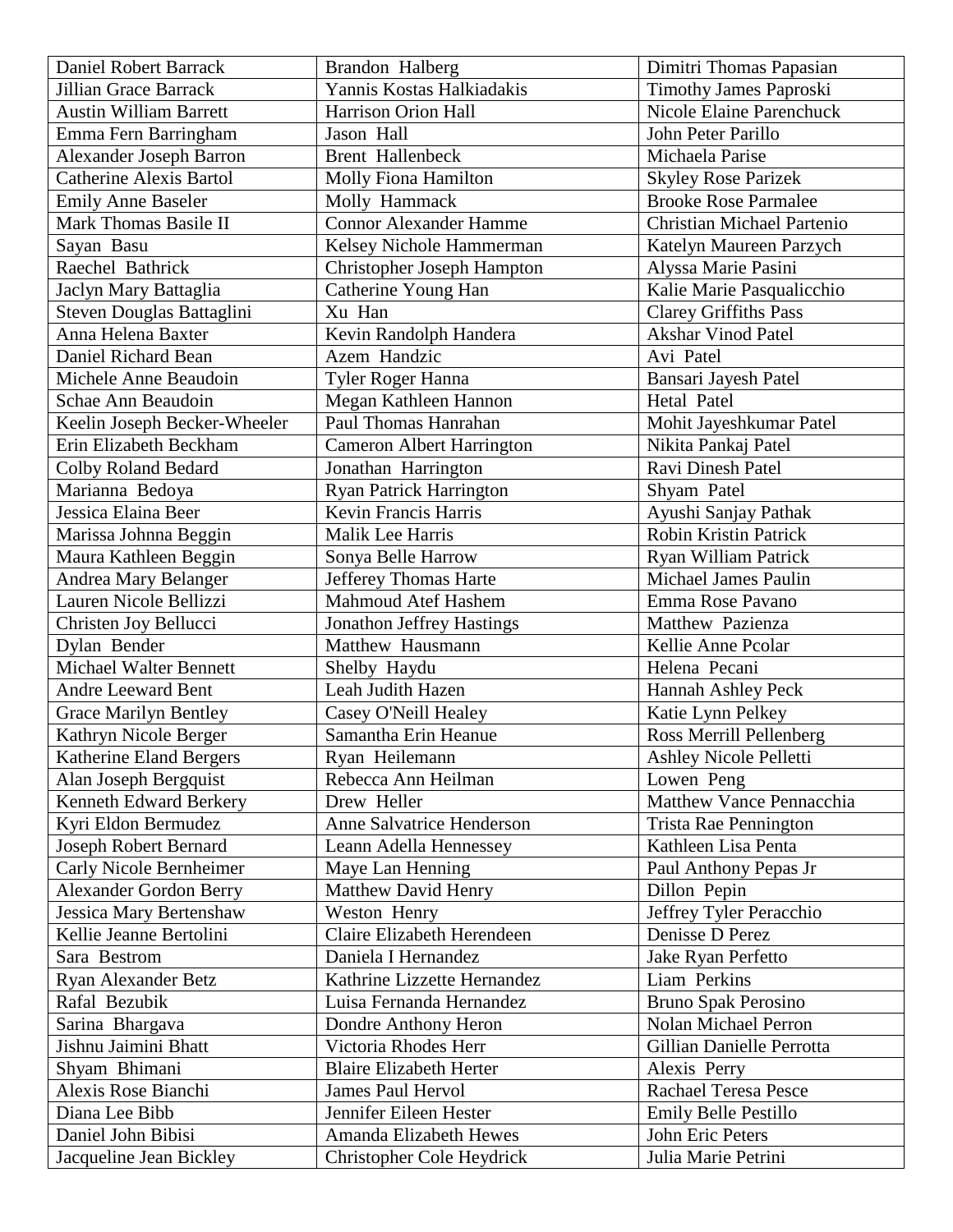| Sarah Elizabeth Biedermann       | William Joseph Heyne         | Jessica Anne Petritus           |
|----------------------------------|------------------------------|---------------------------------|
| Pauline Bielaszka                | <b>Emily Rose Hiestand</b>   | Erica Chrisanthi Petropoulos    |
| Lauren Michelle Biernacki        | Zachary William Higgins      | Michael James Petrucci          |
| Julia Rose Biernat               | Daniel Edward Hill Iv        | <b>Andrew Wesley Pett</b>       |
| Benjamin Ross Billings           | Joseph Hill                  | John Riley Pflomm               |
| Sarah Anne Birdsall              | Rachel Morgan Hill           | Manali Avinash Phadke           |
| <b>Lilly Marie Birk</b>          | Rebecca Mae Hill             | Andrew Philippi                 |
| Melissa Jaclyn Birnbaum          | Sarah Rachel Himmelstein     | <b>Christian John Phillips</b>  |
| Nolan John Birtwell              | Jessica Anne Hinckley        | <b>Jackson Raymond Phillips</b> |
| Caitlin Marie Bisaillon          | <b>Ashley Marie Hine</b>     | <b>Trevor James Phillips</b>    |
| <b>Hannah Grace Bissonnette</b>  | Ann Campbell Hixson          | Benjamin Robert Piascik         |
| Amanda Diane Bitetti             | Jacqueline Ho                | Alyssa Mackenzie Pierne         |
| Lucas Quinn Bladen               | Steven Hoang                 | Marisa Rose Pietrandrea         |
| Katherine Elizabeth Blake        | <b>Nathan Thomas Hock</b>    | Nicholas Anthony Pietrantozzi   |
| <b>Theodore Oliver Blake</b>     | Erica Marie Hoffmann         | Alyssa Pingitore                |
| <b>Emily Rose Blanchard</b>      | Derrick William Holmes       | Alden Piper                     |
| Julia Louise Blanchard           | Alexander John Holmgren      | Nikki Pirtel                    |
| <b>Isabel Osond Blank</b>        | Jonathan Andrew Homburg      | Alec Pisanelli                  |
| Amanda Lee Blazka                | Daniel Hong                  | Nicholas Mark Piscatelli        |
| <b>Shannon Richmond Blemings</b> | Joshua Keith Hooper          | Tiana Sophie Piscitelli         |
| <b>Audra Elise Blewitt</b>       | Logan James Horbal           | Kathryn Ann Pistilli            |
| Kaitlyn Ryan Bloomquist          | Nicole Catherine Hosey       | Veronica Andrea Pita            |
| Paul David Blum                  | Jori Geneva Houck            | Jack Pizzo                      |
| Samuel Boaknin                   | Zachary Dean Houldcroft      | Abigail Christine Plouffe       |
| Abhinav Bobba                    | <b>Matthew David Houston</b> | Abigail Grace Plungis           |
| Marisa Emily Boch                | Nicole Keely Howard          | Benjamin Karl Poettgen          |
| <b>Ashley Maria Bodamer</b>      | Sarah E Howard               | Peter Joseph Poirier Jr         |
| Colleen Virginia Bogucki         | <b>James Brennan Howe</b>    | Sarah Dawn Polcaro              |
| <b>Adam Jerome Boislard</b>      | Anna Caroline Hoyle          | Jenna Nicole Polidoro           |
| Joseph J Bojarski                | Helen Yang Hu                | Rachel Elizabeth Pollard        |
| Brianna Lynne Boller             | Jincheng Hu                  | Amanda Nicole Poniatowski       |
| Owen Patrick Bologna             | Julie Hu                     | Ellen Popinchalk                |
| <b>Taylor N Bonadies</b>         | Ming-Yeah Hu                 | Michaela Isabelle Poppick       |
| Lindsey Elizabeth Bonitz         | Jingzhi Huang                | Stephen Leo Porcello            |
| <b>James Robert Bonvicini</b>    | Stephanie Ann Hubli          | Martin Franciszek Porebski      |
| Imani Booker-Youngs              | Michael Demetrius Hudon      | Erika Porras                    |
| Lauren Elizabeth Borchetta       | Jessica Hudson               | John Xavier Potter              |
| Danielle Bordes                  | <b>Allison Betty Huffman</b> | Kaitlyn Elizabeth Powers        |
| Jacqueline Nicole Borges         | Jillian Mary Hughson         | Makayla Kathleen Powers         |
| <b>Emily Brittany Borner</b>     | Hui Hui                      | Sam Pradhan                     |
| <b>Randall Roth Borruso</b>      | Julia Christine Hundley      | Sophia Berard Prasinos          |
| Michaela Joan Bossi              | Emma Stinson Huntington      | Kevin Tyler Pratt               |
| Kara Anne Botelho                | Erin Hurley                  | <b>Justin Edward Pratte</b>     |
| Sarthak Bothra                   | Melek Hursid                 | Tatiana Prevalla                |
| Jenifer Lane Bottiglieri         | Michael Teodor Idasiak       | Sarah Victoria Price            |
| Kate Irene Boudreau              | Nicholas Andrew Illenberger  | Stephen Price                   |
| <b>Robert Thomas Bougas</b>      | Victoria Megan Ioppolo       | Ryan Campbell Profetto          |
| Kylie Haggerty Bouley            | Afifa Iqbal                  | Briana Nicole Proudfoot         |
| Turner Bouley                    | Logan Blair Irmscher         | Jillian Provost                 |
| Amanda Jean Boyle                | Sarah Elizabeth Isaacson     | Michaela Leigh Pruchnicki       |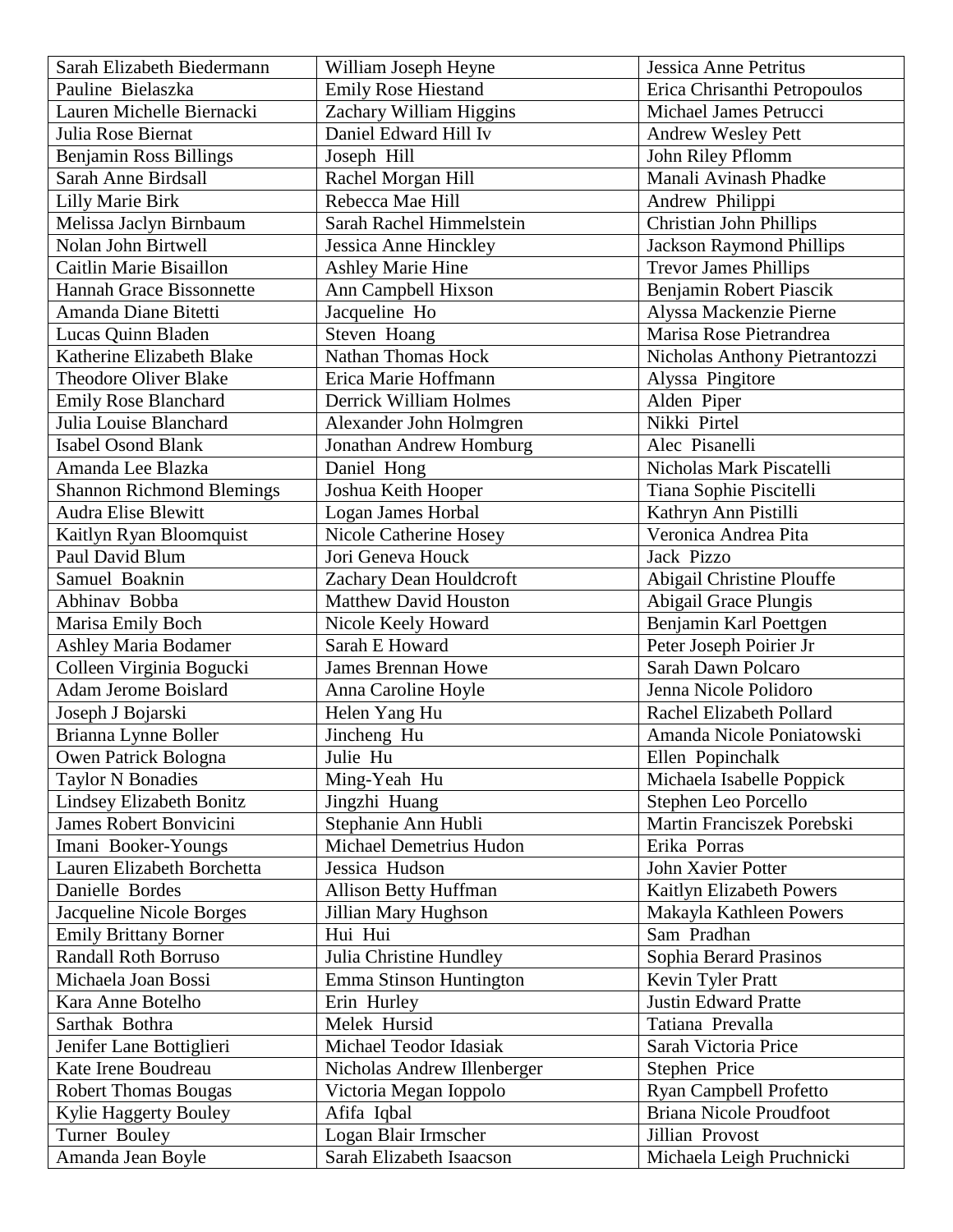| Erin Ann Boyle                                      | Sara Emily Islam                             | Jillian Marie Prusakowski                            |
|-----------------------------------------------------|----------------------------------------------|------------------------------------------------------|
| Kelsey Erin Boyne                                   | Jugerta Istrefi                              | Izabella Przybysz                                    |
| Suleyman Berker Bozal                               | Daniel Izadi                                 | Erin Caroline Puglia                                 |
| <b>Emilie Elizabeth Brace</b>                       | Eric Arthur Jackson                          | <b>Patrick James Purcell</b>                         |
| Sophia Morgan Brand                                 | Erin Jackson                                 | Melissa Kathleen Purdy                               |
| Gabriela Pereira Brandao                            | <b>Thomas Patrick Jacobsen</b>               | Katelyn Ruth Puttin                                  |
| Kathryn Borisovna Bratslavsky                       | Richa Jain                                   | Cody Warren Puzinski                                 |
| Katherine Rose Brennan                              | Max Alexander Janik                          | Nicolas James Pytel                                  |
| Nicholas James Brennan                              | Jonathan D Jankoski                          | Xuanye Qiu                                           |
| Dominick Joseph Brescia Jr.                         | Anna Elizabeth Jannott                       | Sheng Qu                                             |
| Marissa Jean Brevetti                               | Klaus A Jaramillo                            | Margaret Carol Quackenbush                           |
| Anna Lucille Brewster                               | Olga L Jaramillo                             | Emily Dana Quercia                                   |
| Caleb James Bridge                                  | Samantha Paige Jarvis                        | Jared Matthew Quigley                                |
| Asa Robert Brigandi                                 | Chia-Yi Jean                                 | Donald Peter Quinn Iv                                |
| <b>Tessa Beth Brighton</b>                          | Ariff Jeff                                   | Joseph Quinn                                         |
| Jeremy Paul Brine                                   | <b>Andrew Scott Jeffery</b>                  | Torin Mannion Quinn                                  |
| <b>James Daniel Brockett</b>                        | Alleya Renee Jenkins                         | Haris Ahmed Qureshi                                  |
| Justin Ronald Brockway                              | Kaitlin Kamalei Jenkins                      | Marrium Zaahid Qureshi                               |
| <b>Chloe Dana Broquet</b>                           | <b>Nathaniel Adam Jenkins</b>                | Aleena Nusser Raajpoot                               |
| Anna Brown                                          | Ashleigh Kincaide Jepson                     | Adriana Leigh Racki                                  |
| <b>Brittany Brown</b>                               | James Jeffrey Jerolimo                       | Ryan John Raczkowski                                 |
| Matthew Joseph Brown                                | Ali Jessa                                    | Michael Elliott Rago                                 |
| Tarif Willard Brown                                 | Qianyi Jiang                                 | Courtney Leigh Rail                                  |
| <b>Timothy Chen Brown</b>                           | Yichen Jiang                                 | Rahul Rajagopalan                                    |
| <b>Spencer Kenneth Browne</b>                       | <b>Jesse Gene Jimenez</b>                    | Vinaya Rajahraman                                    |
| Erin Diana Brownell                                 | Jake Daniel Johannsen                        | Chelsea Ann Rak                                      |
| <b>Matthew Gray Brush</b>                           | Alec Lewis Johnson                           | Dylan Ramsay                                         |
| Ganna Brych                                         | Corey Revere Johnson                         | Amanda Nicole Ramsdell                               |
| Dennis Merton Buell                                 | Elizabeth Johnson                            | Isabella Rose Randazzo                               |
| <b>Emily Elizabeth Bueti</b>                        | Kelly Murphy Johnson                         | Adam Lee Rapose                                      |
| Izabela Bukowski                                    | <b>Alexandra Bonde Jones</b>                 | Elaina Ann Rappaport                                 |
| Veronica Bun                                        | Kerry Mae Jones                              | <b>Matthew Thomas Rasey</b>                          |
| <b>Matthew Christopher Bunch</b>                    | Maranda K Jones                              | Max Lim Rasmussen                                    |
| Malani Burey                                        | Ronald Joseph Jones                          | Jillian Marie Raso                                   |
| Annika Wheeler Burgess                              | Alicia Jordan                                | Jillian Chin Rastinejad                              |
| <b>Alex Marc Burkard</b>                            | Jacqueline Joan Jordan                       | Nicholas Ravalese                                    |
| <b>Christian Peter Burr</b>                         | <b>Bliss B Joseph</b>                        | Achal Ray                                            |
| Carly Eileen Burriesci                              |                                              |                                                      |
| Emily Burstein                                      |                                              |                                                      |
|                                                     | Rebecca Rachel Joseph                        | Christopher Warren Raymond                           |
|                                                     | Shane Thomas Joy                             | Klairynne Gabrielle Raymond                          |
| Jacob Aaron Burte                                   | Stephanie E Juan                             | Kyrianna Nicolette Raymond                           |
| Kelsey Elizabeth Bushkoff                           | Allison Jean Justo                           | Abigail Anne Raynor                                  |
| Skylar Buswell                                      | Satpal Singh Jutla                           | Evan Craig Reardon                                   |
| Kaitlin Nicole Butler                               | Roksolana Kachmarska                         | <b>Cindy Yerensis Recinos</b>                        |
| <b>Kelly Rose Butricks</b>                          | Magda Aleksandra Kaczynska                   | Sunil Kambam Reddy                                   |
| Matthew Byanyima                                    | Kenna Lee Kaiser                             | <b>Andrew Charles Redlund</b>                        |
| Kelly Nicole Byrouty                                | Wojciech Kajzer                              | <b>Scott Alexander Redmond</b>                       |
| Catherine Nicole Cabano                             | Erin Margaret Kaminski                       | Hannah Clare Reed                                    |
| Renugaa Cabot                                       | Julia Adele Kaminsky                         | <b>Emily Elisabeth Regan</b>                         |
| Alexandra Catherine Cabra<br>Amanda Victoria Cabral | Madeleine Hope Kamp<br>Shubham Pranay Kanake | <b>Matthew Thomas Regan</b><br>Zachary Michael Regan |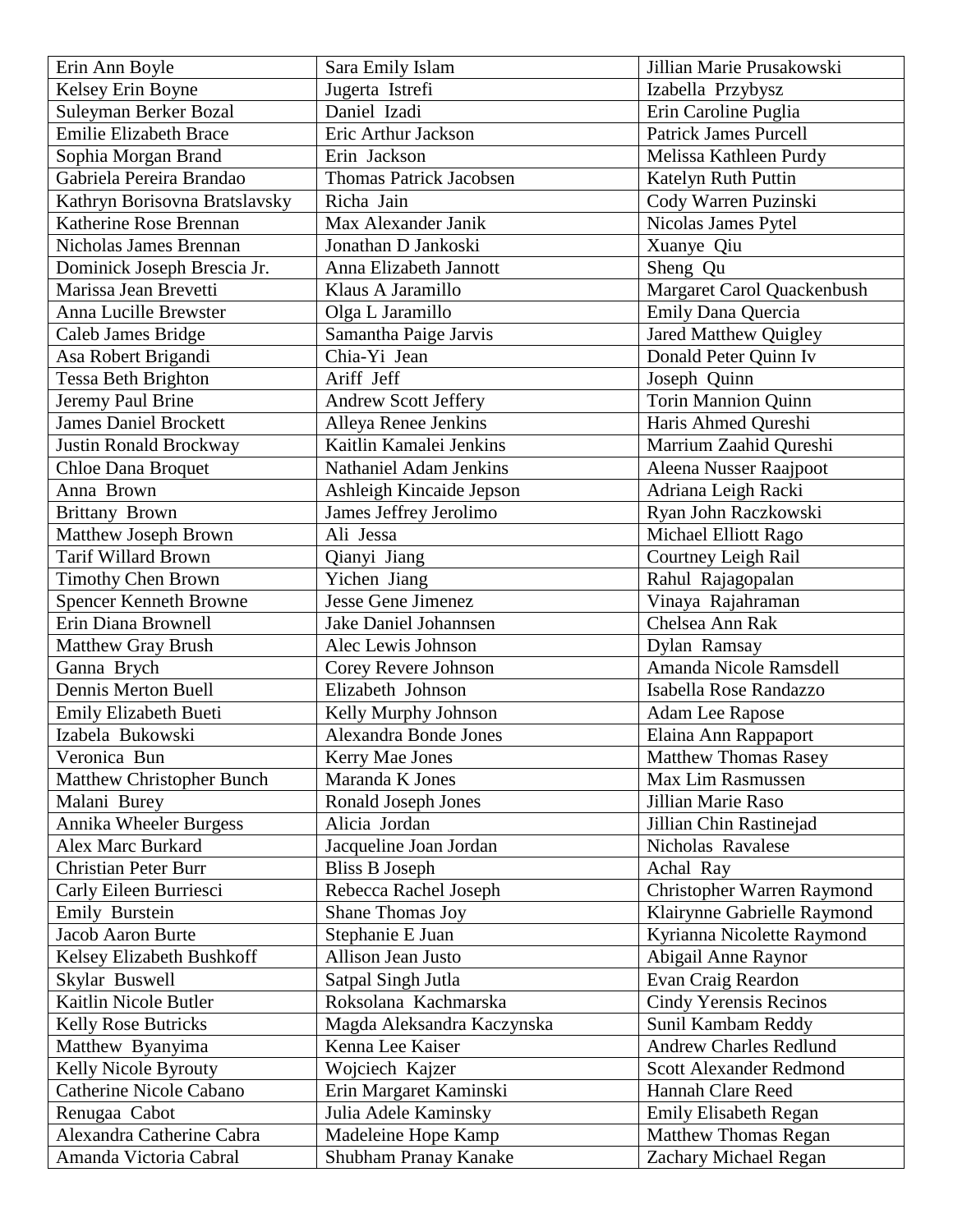| Lindsay Cadwallader                    | Radhika Kanaskar                   | Caroline Folta Reger                                     |
|----------------------------------------|------------------------------------|----------------------------------------------------------|
| Erik Daniel Cain                       | Rohit Kandala                      | Dana Seitz Reichler                                      |
| Haley Callahan                         | Hannah Trudeau Kane                | Alexa Nicole Reilly                                      |
| Lauren Elizabeth Calvelli              | Odia Kane                          | <b>Cameron Christopher Reilly</b>                        |
| <b>Brett Alexander Calvo</b>           | Lauren So Kang                     | <b>Steven Mark Reilly</b>                                |
| Samantha Marie Calzone                 | Vanessa Monica Kania               | Adam Reinhold                                            |
| <b>Christine Alexis Cammisa</b>        | Rahul Rajesh Kantesaria            | Klara Marie Reisch                                       |
| Amanda Lynn Campanaro                  | Kevin Sang Kao                     | Michelle Anne Rekofsky                                   |
| Desiree Tomari Campbell                | Claire Margaret Karaffa            | <b>Brendan Michael Remes</b>                             |
| Corinne Elizabeth Cannon               | Travis Carl Karas                  | Xuan Ren                                                 |
| Abigael Canova                         | Heidi Elise Karner                 | Emily Anne Renski                                        |
| Lu Cao                                 | Maximillian Karsanow               | Tess Brigitta Repaci                                     |
| Michelle Cao                           | Dylan Gus Kartchner                | Cody William Resnick                                     |
| Xiaoxiao Cao                           | Zev Ian Kartiganer                 | Kayla Reuben                                             |
| Andrew Caratenuto                      | Timothy Kaseta                     | Kharl Morizette Reynado                                  |
| Thomas Michael Caravetta Jr            | Katherine Deborah Kasper           | Catalina Ricaurte-Vanegas                                |
| <b>James Anthony Carbone</b>           | <b>Angel Marie Katiewicz</b>       | Kelsey Elizabeth Richard                                 |
| Michael Carboni                        | Taishi Kato                        | Kyerna Christine Richards                                |
| Samantha Ellen Card                    | <b>Andrew Abraham Katz</b>         | Megan Remy Richardson                                    |
| Kristen Taylor Cardascia               | Miriam Katz                        | Katherine Anne Riedling                                  |
| <b>Christopher Thomas Carew</b>        | <b>Sydney Rae Katz</b>             | Alexis Leigh Noelle Rinaldi                              |
| Michaela Ann Carey                     | Jamie Lyn Katzenberger             | Stephanie Brooke Rinaldi                                 |
| Kimberly Ann Carlson                   | Ryan James Kauer                   | Kellyann Rini                                            |
| <b>Michael Brown Carrano</b>           | Caitlyn Kaufman                    | William Clyde Rishell                                    |
| Theodore Hiroshi Carraro               | Rebecca Siner Kaufman              | Jennifer Lee Risi                                        |
|                                        |                                    |                                                          |
|                                        |                                    |                                                          |
| Victoria Rose Carretta                 | Alex William Keane                 | Kenna Rose Ritter                                        |
| Elena Sarah Carrington                 | Kevin Michael Keary III            | Thomas Michael Riva                                      |
| <b>Andrew Scott Carroll</b>            | Michael Joseph Keating             | Marc Anthony Rivera                                      |
| Samantha Jeanne Carroll                | Julia Alix Keene                   | Cooper Pain Robinson                                     |
| Gianna Lauren Hallare Casal            | Tessa Louise Kell                  | Meghan Jacqueline Robitaille                             |
| Kara Lynn Casale                       | <b>Brian Austin Kelleher</b>       | Rachael Lauren Rocco                                     |
| Alicia Nicole Cascella                 | Brenna Kelly                       | Connor John Roche                                        |
| Corey Patrick Casini                   | Danielle Marie Kemp                | Gregg W. Roder                                           |
| <b>Megan Anne Cassar</b>               | Jeremy Allen Kemp                  | Elizabeth Mary Rodier                                    |
| <b>Emily Marilyn Cassidy</b>           | Katherine Fay Kendall              | Michael Rodriguez                                        |
| Emily Sophia Castagna                  | Courtney Taylor Kendig             | Pedro Fernando Rodriguez                                 |
| Devon Theresa Castiello                | Henry Duane Kennell                | Joseph Roessler                                          |
| Cassidy Helen Cataldo                  | Justin Kevin Kenny                 | Lindsay Catherine Roethke                                |
| Daniel Cataldo                         | Maura Katherine Kenny              | <b>Jesse Riley Rogers</b>                                |
| Olivia Olene Catarino                  | Christina Kessing                  | Sara Elizabeth Rohde                                     |
| Gabriele Cattoni                       | Noelle Khalil                      | Emma Jane Rohrer                                         |
| Angela Victoria Catucci                | Jami Mamun Khan                    | Alexander Rojas                                          |
| <b>James Alexander Cavalcante</b>      | Shabaz Rafiq Khan                  | Dominik Maciej Rokita                                    |
| Katie Bernice Cavanaugh                | Stefanie Ann Kiely                 | Emily Rebecca Roller                                     |
| Suzanne Sarah Cayer                    | Alexa Noelle Kiernan               | Emily Lyn Romero                                         |
| Sajma Cecunjanin                       | Helen Renate Kilby                 | Caitlin Ann Roncaioli                                    |
| Shaylin Ashley Cetegen                 | Elizabeth Kim                      | Carl Nicolas Rosa                                        |
| Dana Marie Ceva                        | Min Jung Kim                       | David Mathew Rosa                                        |
| Katherine Julie Chaber<br>Piotr Chaber | Sang Chul Kim<br>Colleen Joan King | <b>Austin David Rosenberg</b><br>Daniel Welson Rosenthal |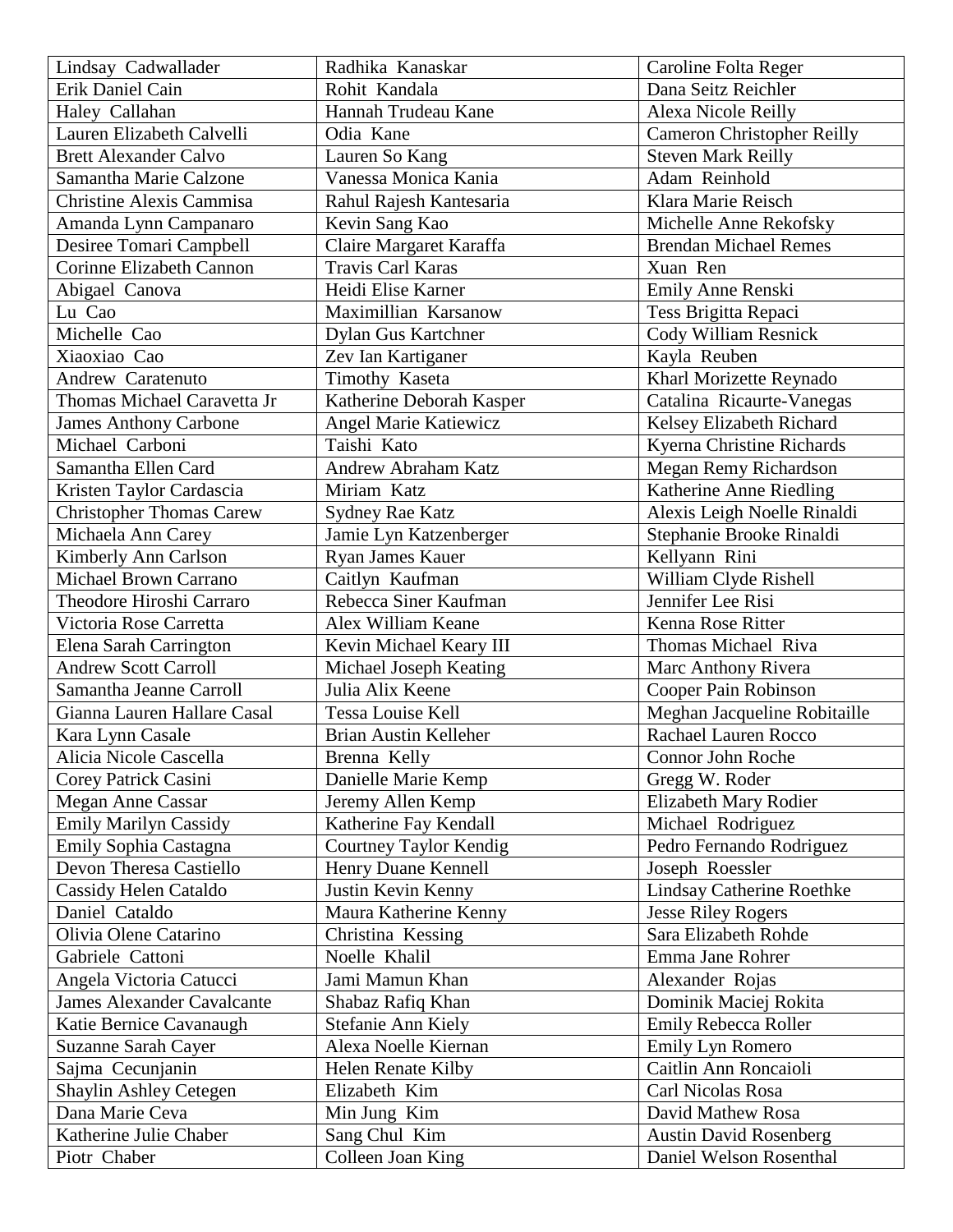| Danielle Chaloux                   | Paige Elizabeth Kingsley          | Samantha Devi Rosicke            |
|------------------------------------|-----------------------------------|----------------------------------|
| <b>Robert Joseph Chambers</b>      | Julia Lee Kipphut                 | Stephanie Ross                   |
| Kelly Allison Chan                 | Morgan Taylor Kirol               | <b>Andrew Frank Rossi</b>        |
| Diana Chang                        | Oliver Frederick Kisielius        | Kimberly Anne Rothenberger       |
| <b>Christopher Michael Chapman</b> | Emily Kleban                      | Amschel Samson Rothschild        |
| <b>James Harland Chapman</b>       | Jonathan David Klein              | Megan Susan Rotondo              |
| Elizabeth Eileen Charash           | Max Allan Klein                   | Mitchel Josesph Rousseau         |
| Holly Ann Chase                    | Nina Allison Klein                | Nikita Roy                       |
| <b>Bryan David Chatterton</b>      | Jennifer Sally Kline              | Derek RoyDavis                   |
| Zaeem Shahzad Chaudary             | Rebecca Prill Knauf               | <b>Matthew Jacob Rubins</b>      |
| Claudia Sofia Chavez-Castro        | Tristan John Knight               | Erin Mary Ruggiero               |
| Numad Maqsood Cheema               | Holly Elizabeth Knoechel          | Rachel Ann Ruiz                  |
| <b>Brett Alexander Chen</b>        | <b>Heather Brianne Knorr</b>      | Gabrielle Nicole Rusczyk         |
| Lisa Chen                          | Erik Kocur                        | Sophia Juliette Russell          |
| Mingji Chen                        | Banpreet Kohli                    | <b>Ashley Miriam Russo</b>       |
| Peifen Chen                        | Katherine Kolc                    | Katherine Russo                  |
| Wenwen Chen                        | <b>Colton James Kopcik</b>        | Peter Brian Ruthenberg           |
| Yinqi Chen                         | Nataliya Korostensky              | Jenna Rae Ryan                   |
| Brandon Cheng                      | Dielza Korumi                     | Aaron Thomas Ryley               |
| Yanbei Cheng                       | Kate Kosior                       | Meagan Rose Ryley                |
| Adrianna Chesnut                   | Natalia Kosyakova                 | Jackson Evan Ryther              |
| <b>Thomas Gardiner Chessman</b>    | <b>Austin Jude Kothary</b>        | <b>Matthew Cole Sabol</b>        |
| <b>Briannon Nicole Chester</b>     | <b>Jordan Rose Kovacs</b>         | Alma Sabovic                     |
| Richa Chhaya                       | Jacob Connor Kowalski             | Brian Eugene Saccardi            |
| Eun Young Cho                      | Nicole Ann Kozlak                 | <b>Christopher Patrick Sacco</b> |
| Minji Choi                         | Corinna Lynn Kraemer              | Cameron Benjamin Sahirad         |
| Ranice Chong                       | Matthew Robert Kren               | Amy Mary Saji                    |
| Jillian Chongruk                   | Dana Stokes Kringel               | Minnu Mariyam Saji               |
| Iqra J Choudhry                    | Vyas Krishnamurthy                | Marisa Marie Salvato             |
| Safwat Hasib Choudhury             | Jennifer Kristofik                | Kori Lynn Salvietti              |
| Shakeel Choudhury                  | Meredith Poirier Krogh            | Brianna Ann Samaranayake         |
| Tyler Fredricks Christensen        | Jacob Andrew Krul                 | Andrew Mitchell Sampino          |
| Alecia Marie Christiano            | Alexandra Kubko                   | Leah Nicole Sampson              |
| Emily Li Min Chu                   | Andrew Thomas Kucharski           | Luke William Sanchez Shaw        |
| Dominique Chui                     | Grace Kuell                       | <b>Andrew Martin Sanchez</b>     |
| Cole James Cibu                    | Mark Stefan Kugler                | Joaquin Rodrigo Sanchez          |
| <b>Bryce Vincent Ciccaglione</b>   | Khrystyna Kukhtyn                 | Michelle Sanchez                 |
| <b>Francisco Tomas Cifuentes</b>   |                                   |                                  |
| Villarroel                         | Jamie Alison Kulas                | Kara Sander                      |
| Emily Anna Cipriano                | Vignesh Krishna Kumar             | Kalliope Sky Sanderson           |
| Mirela Cirikovic                   | Jasmine Kunnummel                 | Brendan Joseph Santa Maria       |
| Megan Lynn Civitello               | Laura Jane Kurjanowicz            | <b>Angelica Denise Santos</b>    |
| John Michael Cizeski               | Alexander Herbert Kusher          | Avery Santos                     |
| Ashley Clancy                      | Efthimia Kutrubis                 | Isabella Santos                  |
| <b>Clayton Cromwell Clark</b>      | Rebekah Labak                     | Jacqueline Marie Santos          |
| <b>Kevin Charles Clark</b>         | <b>Adam Michael Ryan Lachance</b> | Ronald Santos                    |
| Laura Clark                        | <b>Trevor Peter Lacz</b>          | Samantha Santovasi               |
| Barbara Anne Doria Clayton         | Olivia Rachel Lafontan            | Samantha Ashley Sargent          |
| <b>Emily Marie Clayton</b>         | <b>Renee Therese Lafortune</b>    | <b>Megan Grace Sartor</b>        |
| Colin Cleary                       | Catherine Lagosz                  | Emma Jean Saunders               |
|                                    |                                   |                                  |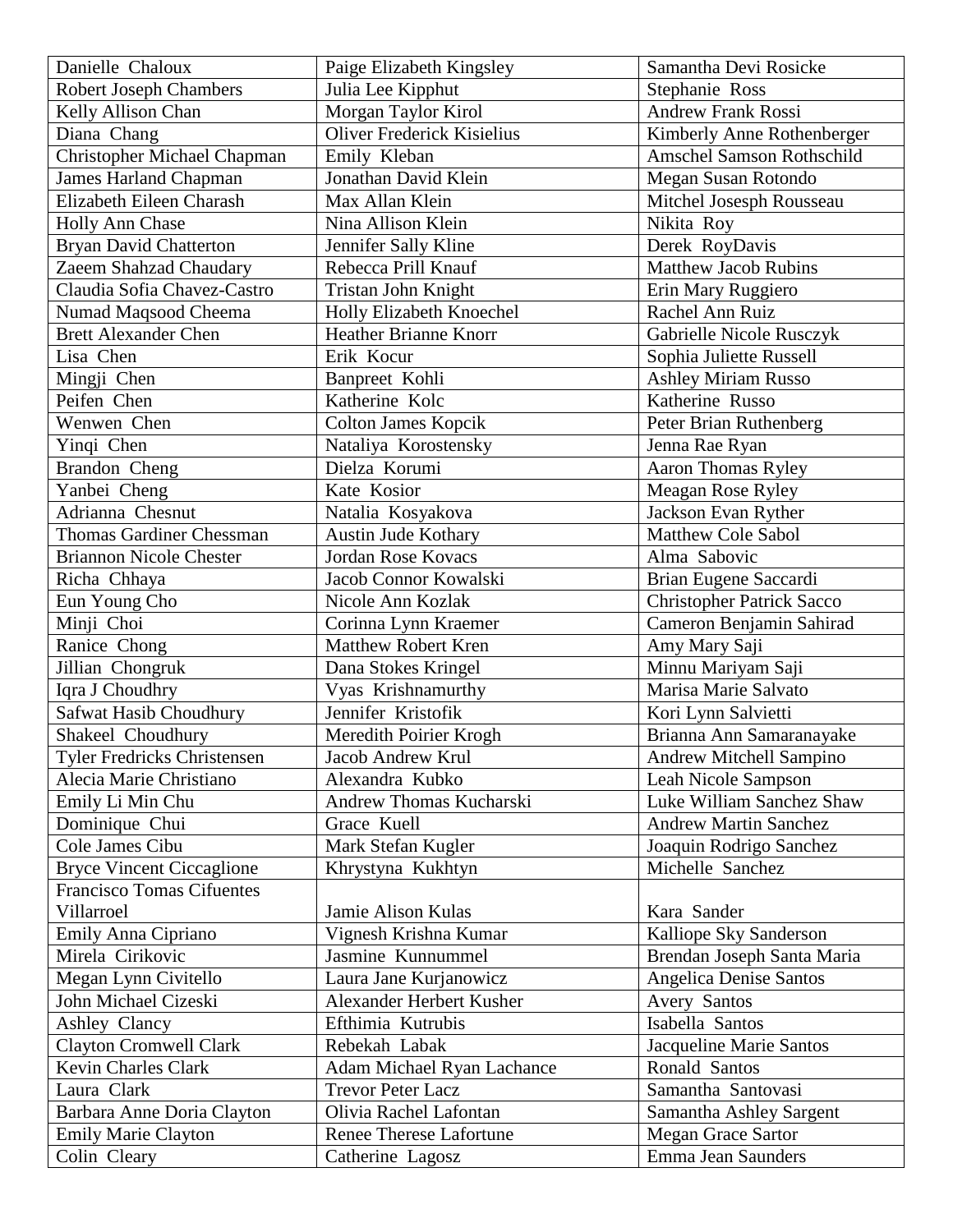| Katie Ellen Clini                | Marina Carmelle Lajoie          | Katherine Mary Sawosik         |
|----------------------------------|---------------------------------|--------------------------------|
| <b>Tyler Robert Clouthier</b>    | <b>Madison Shayne Laks</b>      | Anthony Emile Sayegh           |
| Edward St. John Cody             | <b>Jacob Richard Lambert</b>    | Olivia Scalise                 |
| Caroline Coffee                  | Elizabeth Marie Lamonte         | <b>Spencer Andrew Scalzo</b>   |
| Kaitlyn Rosemary Cofield         | Kaelyn Jean Lamp                | Julia Elizabeth Scanzillo      |
| Stephanie Alana Cohen            | <b>Ryan Patrick Lancaster</b>   | Erica Veronica Scarpati        |
| Sarah Isabella Coiro             | Nicholas Daniel Landock         | Joshua Brangwynne Schaperow    |
| Lauren Carol Helen Colburn       | Katherine Jennifer Landrey      | Logan Christopher Schier       |
| <b>Emily Morgan Cole</b>         | Katharine Lange                 | Kristian Russell Schif         |
| Emily L. Coletta                 | James Langelotti                | Maya Sophia Schlesinger        |
| Aidan Slim Coll                  | <b>Austin William Langer</b>    | Kayla Ann Schoerner            |
| <b>Bridgette Theresa Collier</b> | Amberly Adiaz Lao               | Anna Elizabeth Schone          |
| Shawn Collinge                   | Bernardine Lapaan               | Ian Stuart Schrager            |
| <b>Cameron Philip Collins</b>    | Marney Eva Lariviere            | <b>Taylor Renee Schultz</b>    |
| Lauren Elizabeth Collins         | Emily Katherine Larkin          | <b>Austin R Schwarm</b>        |
| <b>Susan Marie Colpoys</b>       | Kameryn Alicia Larkins          | Alexandra Schwartz             |
| Emma Terese Comiskey             | Jessica Janet Larkin-Wells      | Rebecca Paige Schwartz         |
| Kayleigh Concepcion              | Amelia Alexandra Laskowska      | Samantha Rachel Schwartz       |
| Theresa Conlon                   | Danielle Lau                    | <b>Drew Richard Schwarz</b>    |
| Douglas Michael Connolly         | <b>Tyler Austin Lauretti</b>    | Emma Bee Schwarz               |
| Sarah Lynn Connors               | Elizabeth Ina Lauri             | Tara Lynne Schwenzfeier        |
| <b>Shannon Elizabeth Connors</b> | Alexander Peter Lavoie          | Emily Scott                    |
| Kaleigh Margaret-Jean            |                                 |                                |
| Constantine                      | Samantha Emily Lawrence         | <b>Melissa Elizabeth Scott</b> |
| Chelsea Diane Constantino        | Stephanie Marie Leach           | Ariana Joy Scurti              |
| Jamie Conti                      | Steven Michael Leandri          | Emily Kaye Seamans             |
| Katherine Elise Conway           | Edward Evan Leardi              | <b>Emily Jane Sebesky</b>      |
| <b>Zane Roman Cooke</b>          | Brandi Leavitt                  | <b>Scott James Seigle</b>      |
| Emelia R Cooper                  | Julia Leblanc                   | Katlyn Jean Sekorski           |
| Michael Taylor Coppolo           | Lauren Alyssa Leblanc           | Katherine Semyanko             |
| <b>Matthew Nicholas Corcoran</b> | Niki Taylor Leclerc             | Marc Alexander Senatore        |
| Diana Lorena Corjuc              | Grace Lee                       | <b>Dylan Edward Senecal</b>    |
| <b>Ryan Patrick Corning</b>      | Diana Marie Leet                | Olivia Anne Seymour            |
| Jacob Cortigiano                 | Shiqi Lei                       | Madiha Shafqat                 |
| Adrian Coscia                    | Megan B Leighton                | Paras Dhilan Shah              |
| Alexa Ashley Cosenza             | Jessica Melina Lemere           | Raj D. Shah                    |
| Zachary Julian Cosgrove          | Kristen Nicole Lemieux          | Serena Shah                    |
| Carl Burnham Costa               | Victoria Lynn Lemme             | Shahanara Shahjahan            |
| Michael Costa                    | Jeffrey Alexis Lemmon           | Christopher Shank              |
| Michelle Katherine Costa         | Shannon Marie Lenihan           | Hamza Sharaf                   |
| <b>James Thomas Costanzo</b>     | Eve Rose Lenson                 | Carol Ann Marie Sharo          |
| Kaila Elizabeth Cote             | <b>Catherine Noelle Lenz</b>    | <b>Philip Andrew Shattuck</b>  |
| Jaron Cotton                     | Morgan Emily Leonard            | <b>Ryan Charles Shea</b>       |
| Joseph William Cotton            | Alexandra Claire Leonelli       | Sarah Marie Shea               |
| Casey Alexandra Cotzin           | Max Solomon Leopold             | <b>Hunter Andrew Sheffield</b> |
| Jeffrey Alexander Covaleski      | Jessica Hope Lerner             | Chenyu Shen                    |
| David Beardsley Cowles           | Alexandra Marie Lersch          | Zishan Sheng                   |
| Ryan Coyle                       | Jacquelyn Tate Lesica           | Samuel Sherer                  |
| Amanda Patricia Craig            | <b>Christopher Scott Leslie</b> | Adam Sherif                    |
| Camden Ross Craigie              | Jhavier Leslie                  | Mary Elizabeth Shine           |
|                                  |                                 |                                |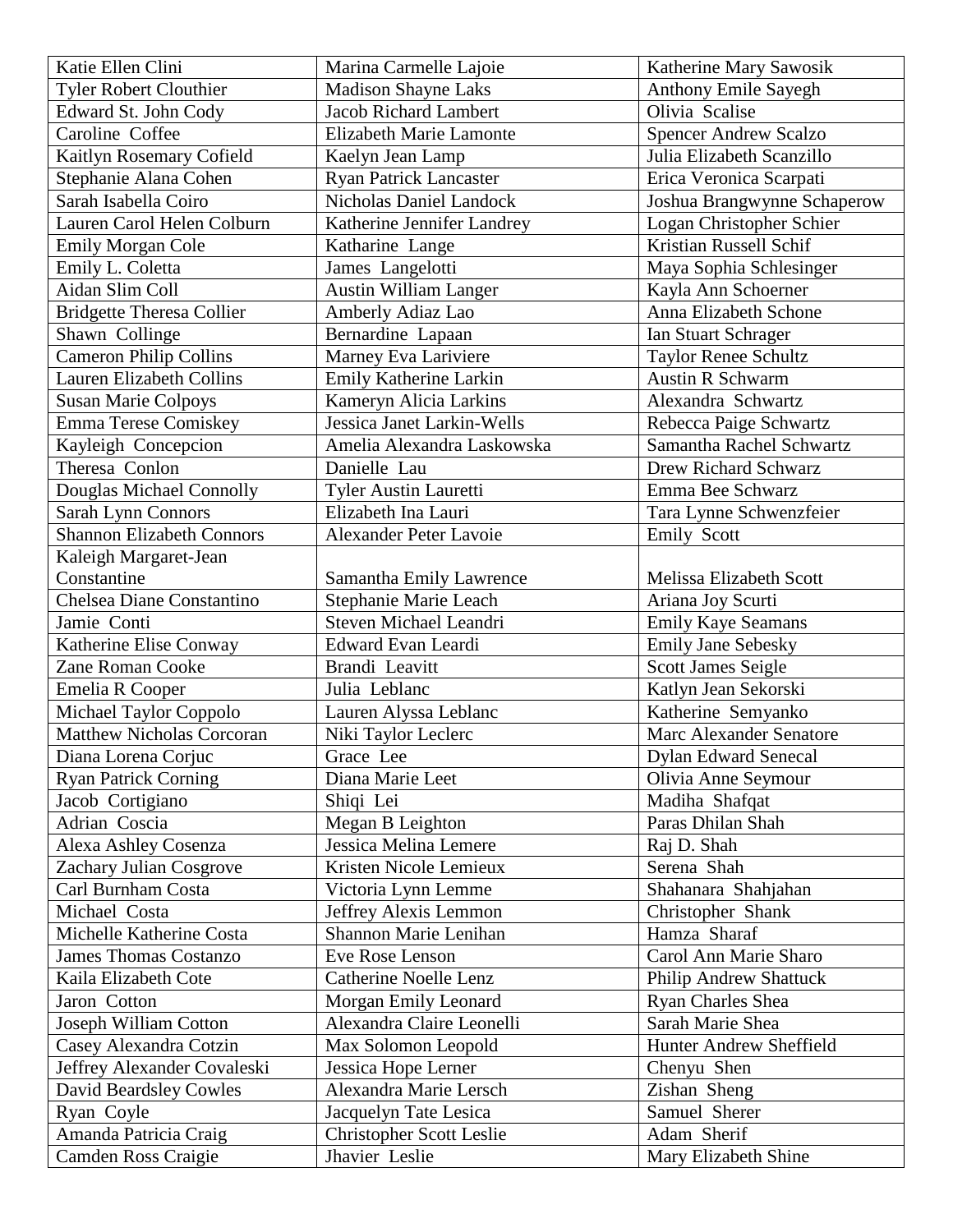| Katherine Mae Crawford           | <b>Marlese Annette Lessing</b>  | Kathleen Megan Shultz           |
|----------------------------------|---------------------------------|---------------------------------|
| Claire Anne Crespo               | Gabriella Kathryn Lester        | Volodymyr V. Shvydkyy           |
| Rachel Anne Cristiano            | Megan Melbourne Lester          | Leila Shwayhat                  |
| Margaret Elizabeth Crnic         | Daniel Leszczynski              | Michael Alexander Sidiropoulos  |
| Megan Lyn Crock                  | Scott Jordan Levene             | <b>Brittney Nicole Sierer</b>   |
| Alyssa Lynn Crooks               | Gabriel Levin                   | Jessica Sikka                   |
| Lisa Crossett                    | Jeremy Alan Levin               | Liliana Rose Silva              |
| Rachel Amanda Crossley           | Michael Levine                  | Manuel Pasquale Silva           |
| <b>Jameson Roland Croteau</b>    | <b>Bethany Lauren Levy</b>      | Jomae Marisa Silverio           |
| Andrew Doyle Crotty              | Christopher Steven Lewicki      | Taylor Marie Simao              |
| Karina Jailene Cruz              | Holly Kathryn Lewis             | <b>Mitchell Cameron Simmons</b> |
| Meili Cully                      | Juliana Cavanagh Lewis          | Robin Michelle Simon            |
| Jillian Taylor Cundari           | Kelly Ann Lewis                 | Marissa Antonia Simonelli       |
| <b>James William Curley</b>      | Alan Li                         | <b>Emily Marie Simpson</b>      |
| <b>Brittany Nicole Currie</b>    | Chengzhang Li                   | Jonah Aaron Singer              |
| <b>Austin Lee Custodio</b>       | Chukyan Li                      | Olivia Ann Singer               |
| <b>Christopher Robert Cybart</b> | Hanye Li                        | Summit Singhaviranon            |
| Karolina Cylwik                  | Jiaqi Li                        | Kayla Sinko                     |
| <b>Brian Michael DaCorte</b>     | Jin Yan Li                      | Georgi Ann Sirko                |
| Tyler Daddio                     | Mengqin Li                      | Noah Adrian Sittambalam         |
| Christina Soleillet Dady         | Rongjun Li                      | Abigail Dana Skinner            |
| <b>Cooper Thomas Dahlman</b>     | Stone X Li                      | Jennifer Marie Skoog            |
| Kurt Joseph Daigle               | Tianyi Li                       | Richard Slack III               |
| Saadiya Dalal                    | Yifei Li                        | Paul T Slattery                 |
| Vanessa Marie Dale               | Yijian Li                       | Samuel Sledzieski               |
| Megan Victoria D'Alessandro      | Yue Li                          | Maggie Wonson Small             |
| Kiera Bridget Dalmass            | <b>Brian Tao Liang</b>          | Ekaterina Nicole Smirnov        |
| David James Daly                 | Caroline Liang                  | Andrew Harley Smith             |
| Zachary James D'Amico            | Jenny Dan Liang                 | <b>Dylan Matthew Smith</b>      |
| <b>Andrew Thomas Damon-Smith</b> | Xu Liang                        | <b>Hollis Austin Smith</b>      |
| Elizabeth Anne Dana              | Alexandra Nicholle Liberti      | Jordan Smith                    |
| Diana Daniel                     | Dominika Lichomska              | Joseph Bryan Smith              |
| Corey Danko                      | Gigi Lin                        | Emily Grace Smith-Lafemina      |
| Nicole Dannen                    | Matthew Junda Lin               | <b>Matthew Anthony Smits</b>    |
| <b>Emily Marie Darin</b>         | Xinrong Lin                     | <b>Timothy Joseph Smits</b>     |
| <b>Maegan Perry Darling</b>      | Xinying Lin                     | Erin Theresa Smyth              |
| Lisa Darminova                   | Kirsten Liniger                 | <b>Eliot Michael Snoek</b>      |
| Morgan Dasilva                   | Emma Rose Linstone              | Mariah Marie Sobiech            |
| Thomas Dean D'Auria              | Derek Christopher Litty         | Emily Marie Socha               |
| Arpit Dave                       | Huihui Liu                      | Evan Robert Sokol               |
| Giuliana Lucia David             | Xiguang Liu                     | Kaley T Sokolowski              |
| Laura David                      | Xuechen Liu                     | Garrett John Soler              |
| Rikita Adia David                | Darden Rawles Livesay III       | Alexei Jacob Sondergeld         |
| Abigail Elise Davis              | Morgan Elizabeth Livingston     | Yifei Song                      |
| Gillian Alissa Davis             | Kevin Lizon                     | <b>Megan Sydney Sosensky</b>    |
| Julia A Davis                    | Raymond Curtis Locicero Jr      | Samantha Lynne Sostilio         |
| Mackenzie Parker Davis           | Gabriella Gina Locicero         | Tashua Lee Sotil                |
| John Robert Dean                 | Kyle Lockwood                   | Hanna Marie Soucie              |
| Alexandra Noelle Deangelis       | Melissa Marie Loehle            | <b>Michael Tanner Sowa</b>      |
| Christina Marie Debruin          | <b>Allison Christine Loftus</b> | Alyssa Marie Spada              |
|                                  |                                 |                                 |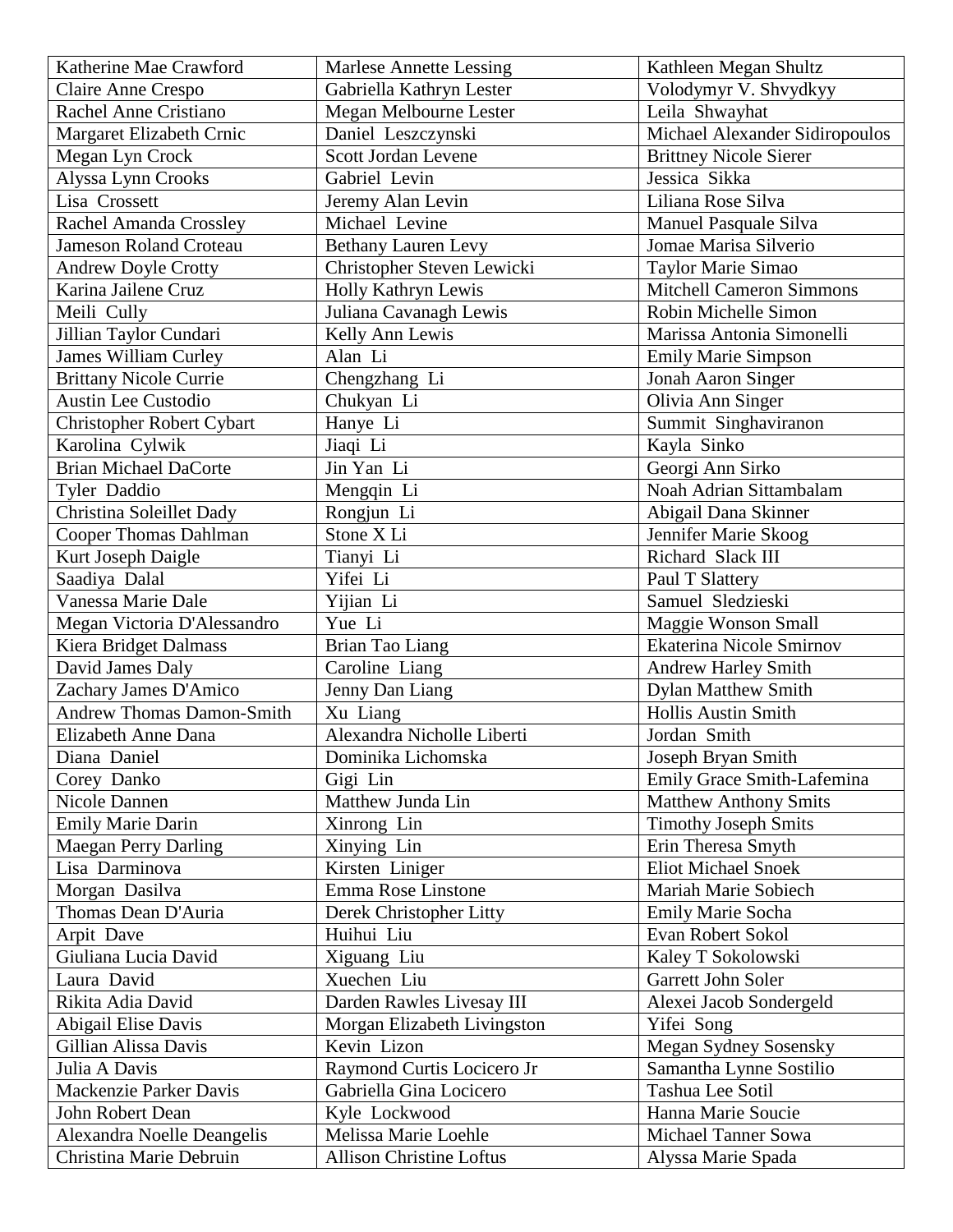| <b>Ashley Lynn Decarlo</b>       | Patrick Ryan Logan             | Rachele Eva Spadafore           |
|----------------------------------|--------------------------------|---------------------------------|
| James Schuyler Degraaf           | Jessica Margaret Lohret        | Kathryn Spaight                 |
| <b>Bianca Noel Del Tufo</b>      | Tara Mackenzie Lokke           | Kaitlyn Sparta                  |
| Lana Jade Delasanta              | Jessica Casey Lomanno          | Avery Spear                     |
| David Delashmutt                 | Lauren Nicole Lopes            | <b>Susannah Maureen Speed</b>   |
| Cassandra Deliane                | Yaraixa Ivette Lopez           | <b>Audrey Marie Spencer</b>     |
| Jesse DeLuca                     | Courtney Noelle Lopiano        | Victoria Taylor Spencer         |
| Lin Deng                         | Kurt Richard Lopresto          | Jenna Marie Spinella            |
| Kaitlin Ruth Dennison            | Amanda Kim Lor                 | Aimee Elisabeth Sportini        |
| Alyssa Victoria Denno            | Gary Lorden                    | Kathleen Ashley Sprague         |
| Jennifer Dente                   | Nicole Elizabeth Lorenti       | Joseph Nicholas Squeo           |
| Priya Devi Deonarine             | Fiona Hart Loschi              | Srinivas Rao Srirangam          |
| <b>Jack Vincent Depgen</b>       | Mairead Christine Loschi       | Ashley Kristine St. Pierre      |
| Alisha Desai                     | Kailin Lu                      | Samantha Catherine Staffin      |
| Marisa Desanty                   | Manman Lu                      | Megan Elizabeth Starkowski      |
| Danielle Rose Deschene           | John Robert Lucera             | Tami Lynn Stawicki              |
| <b>Elizabeth Pauline Dever</b>   | <b>Evelyn Marie Luchs</b>      | <b>James Bailey Steele</b>      |
| Gina Marie Devito                | Christina Rose Lucito          | <b>Brandon John Steeves</b>     |
| Kelsey Dias                      | Sarah Grace Lueckel            | Rebecca Ann Stefanatos          |
| <b>Christian Rafael Diaz</b>     | Shane Tyler Luery              | Matthew Ring Steigerwald        |
| Jennifer Lynn Dibella            | Alyssa Marie Luis              | Joshua Carl Rumbo Stern         |
|                                  |                                | <b>Benedict Novinski Robert</b> |
| Briana Nicole Dicicco            | Sara Doris Marie Luiz          | <b>Stevens</b>                  |
| Delilah Rae DiCioccio            | Kristy Ellen Luker             | <b>Katie Elizabeth Stevens</b>  |
| Hope Dieffenbach                 | Brandon Lumbra                 | <b>Reilly Rose Stevens</b>      |
| Anthony Leo Dileone              | Maggie Luongo                  | Victoria Marie Stevens          |
| Kaleigh Tara Dillon              | Marc Arthur Lupinacci Jr       | <b>Emmalee Anna Stewart</b>     |
| Sean Joseph Dillon               | Annemarie Lynn Lussier         | Jania Alexis Stewart-James      |
| Samantha Elizabeth Dimas         | <b>Andrew Warren Lutz</b>      | Robert Stickel                  |
| Mia Briana Dimeglio              | Cody Christopher Lutzel        | <b>Joseph Mark Stickles</b>     |
| Tanya Dimitrov                   | Anita Tharshini Luxkaranayagam | Alena Rose Stifel               |
| Arianna Shifra Dines             | Katherine Elizabeth Lynch      | Hayley Stilson                  |
| Zhiqi Ding                       | Megan Elizabeth Lynch          | Kurtis Stocker                  |
| Andreea Ioana Dinicu             | Megan Rose Lynch               | Katarina Dana Stockton          |
| Jeslyn Anna Dinowitz             | Sarah Frances Lynch            | Sydney Stofflet                 |
| Corey Vincent Dinunno            | Jillianne Lyon                 | <b>Jenna Destiny Stone</b>      |
| <b>Andrew Philip Dion</b>        | Michael Paul Macary            | <b>Casey Elizabeth Stotler</b>  |
| Caroline Diorio                  | Amanda Rose Macdonald          | Emily Virginia Strack           |
| <b>Christopher Paul Dipietro</b> | Austin Macdonald               | <b>Andrew Connor Strelecky</b>  |
| <b>Emily Constance Discepola</b> | Jessica Jean Macdonald         | <b>Griffin David Struyk</b>     |
| Tyler Joseph Ditunno             | Marisa Leigh Macek             | Justina Eve Strycharz           |
| Vincent Hieu Do                  | Catherine Mackay               | <b>Courtney Marie Studwell</b>  |
| <b>Emily Claire Dodson</b>       | Aaron Mackenn                  | Christopher William Stumper     |
| <b>Elizabeth Mary Doerfler</b>   | Megan Mackey                   | Jennifer Lorraine Sturgeon      |
| Neil Alexander Dokurno           | Katharine Doheny Macy          | Tina Su                         |
| <b>Ethan Corey Dolan</b>         | Daniel Christopher Madigan     | Divya Subramanian               |
| <b>Patrick James Dolan</b>       | Carlos Miguel Madrid           | Mario Suljoti                   |
| <b>Colleen Grace Dollard</b>     | Autumn Marie Magro             | Alyssa Kathryn Sullivan         |
| <b>Christine Nicole Donat</b>    | <b>Charles Emmett Maher</b>    | Lauren Mary Sullivan            |
| <b>Connor Mark Donegan</b>       | Eva-Maria Maher                | Margaret Irene Sullivan         |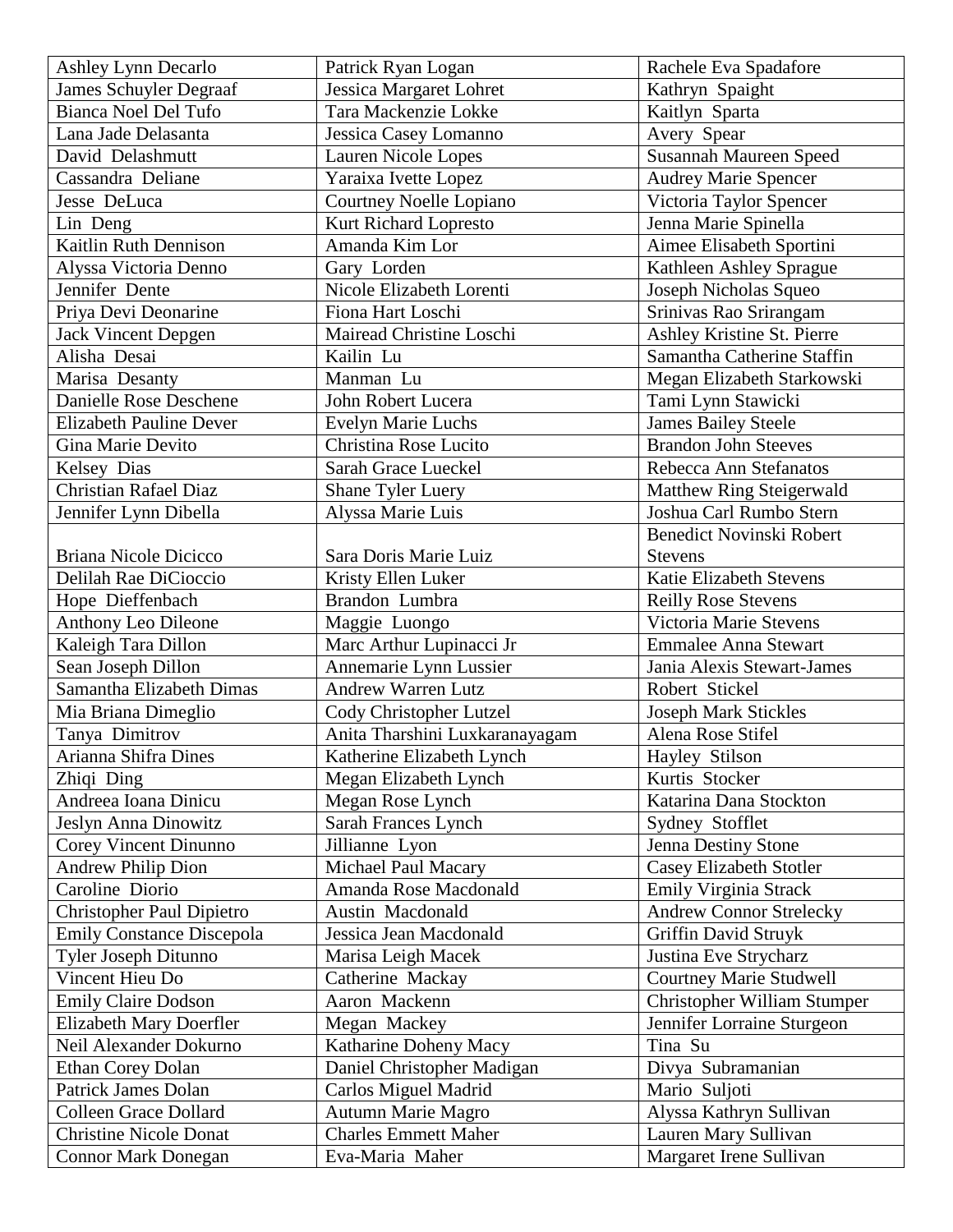| Andreina Dones                 | Kerstan Astrid Mahland               | Nicholas William Sumby          |
|--------------------------------|--------------------------------------|---------------------------------|
| <b>Collette Marie Dorbandt</b> | Muhammad Sami Mahmud                 | <b>Alexis Brooke Summers</b>    |
| Kayla Suzanne Doty             | Aileen Virginia Mahoney              | Yuman Sun                       |
| Nana-Aba Dougan                | Katie Mae Main                       | Shanna Justine Surena-Mattson   |
| Daniel Dougherty               | Alexander Reijo Makarainen           | Krishnan Sureshkumar            |
| Kyle David Drake               | Nefeli Maria Makris                  | Peter Joseph Suter              |
| Patrycja Drozdz                | Hunter Christian Malboeuf            | <b>Isabel Mary Sutton</b>       |
| Christa Irene Drummey          | Luke Walter Malinowski               | Trevor Svec                     |
| Alexandra Lynne Drummond       | <b>Cody Robert Mallory</b>           | Elizabeth Caitlin Swan          |
| Eric D'Souza                   | Patrick Colin Malloy Jr              | Kelsey Noelle Swanson           |
| Mitchell Thomas Dubuc          | Meghan Cain Malloy                   | Benjamin Dale Swartzell         |
| Mackenzie Sean Dugan           | Kaela Lyne Maloney                   | <b>Joseph Dean Sweeney</b>      |
| Ryan Duguay                    | <b>Emily Catharine Manchester</b>    | Rebecca Swol                    |
| Kimberly Duhart                | Joseph Henry Mancini Iii             | Corine Beth Sylvain             |
| Erin Ann Dunn                  | Talia Rose Mancini                   | Victoria Chantal Sylvestre      |
| Lily Yen Duong                 | Carmi Gil Mandelkern                 | <b>Timothy George Synnott</b>   |
| Marilyn T Duong                | <b>Justin Thomas Mango</b>           | Mary Elizabeth Szarkowicz       |
| Jonathan Townsend Dupont       | <b>Carly Janette Mangs</b>           | Zachary Gordon Tabak            |
| <b>Spencer Michael Dupont</b>  | Maeve Laura Manley                   | Nicole Taccariello              |
| Mia Rose Dupuis                | Alexandra Nicole Manna               | Scott Joseph Taffaro            |
| Caitlyn Nicole Durfee          | John Joseph Mantese                  | Georgina Louise Talbot          |
| Christopher Durkin             | <b>Paul Anthony Mantese</b>          | Clarissa Tan                    |
| Shaelyn Dutton                 | Jason Marano                         | Ikki Tanaka                     |
| <b>Stephanie Shaye Dutton</b>  | Hanna Rae Marchini                   | Klaudia Tanska                  |
| Daniel Scott Duval Jr          | Kayla Anne Marcinczyk                | Jenna Lynn Taormina             |
| Ryan Duval                     | Anna Marie Marinelli                 | Sabiha Tarafdar                 |
| Michal Tomasz Dyrda            | Noelle Kristen Marinelli             | Amelia Rose Tavarnesi           |
| Jon David Dyson                | Jeanette Briana Marini               | Omar Taweh                      |
|                                | Victoria Jovonne Marino              | Aberdeen X Taylor               |
| Marykate Dyson<br>Emma Dzialo  |                                      |                                 |
|                                | Jessica Skye Markella                | <b>Emily Jane Taylor</b>        |
| Anna Victoria Dzilenski        | Julia Marrinan                       | Michael Joseph Taylor           |
| Alexis Lynn Dziubek            | Lauren Elizabeth Marshall            | William Thomas Teas IV          |
| Erik James Eason               | Katherine Marie Marti                | Matthewos Tedla                 |
| <b>Tommy Mathew Easow</b>      | Kristen Elizabeth Marti              | Vivek Rajesh Tedla              |
| Katherine Robin Eastman        | Alexandra Marie Martin               | Luke Teixeira                   |
| Rebecca Edelman                | Samantha Rachel Martin               | Josephine Terrusa               |
| Amanda Catherine Edison        | Lauren Nicole Masayda                | Kavisha Ashok Thakkar           |
| Samantha Allison Edrich        | Rebecca Masayda                      | Daniel Joseph Theriault         |
| Michael Clancy Egan            | Amanda Kathryn Masciadrelli          | Melissa Therrien                |
| Kristen Rose Ehrhardt          | Roy Masha                            | Jillian Marie Thiel             |
| Kathryn Eichner                | Alex Emilio Masi                     | Kaylee Maria Thurlow            |
| Madeline Francine Eldredge     | Jovaun Mason                         | Katherine Anne Tiernan          |
| Mennatullah Raafat Elfouly     | Nicole Irene Mason                   | <b>Shannon Nichole Tierney</b>  |
| Joseph John Elias              | Erica Ryann Massad                   | <b>Brooke Andrea Tinnerello</b> |
| Sean Kevin Elliott             | Alexandra Georgia Michiko Mastorakis | <b>Michael Carroll Tommins</b>  |
| <b>Brooke Juliette Ellis</b>   | Crystal Rose Mastrangelo             | Nicholas David Topor            |
| Zachary David Ellish           | Amanda Victoria Mastroianni          | <b>Michael Anthony Torres</b>   |
| Jennifer Elmasllari            | Nigina Mathew                        | Jessica Lynn Tosti              |
| Sarah Emigh                    | <b>Luke Thomas Mattar</b>            | Lauren Jennifer Tracey          |
| Lauren Nicole Engels           | <b>James Chester Mattimore</b>       | <b>Christopher Rodney Tracy</b> |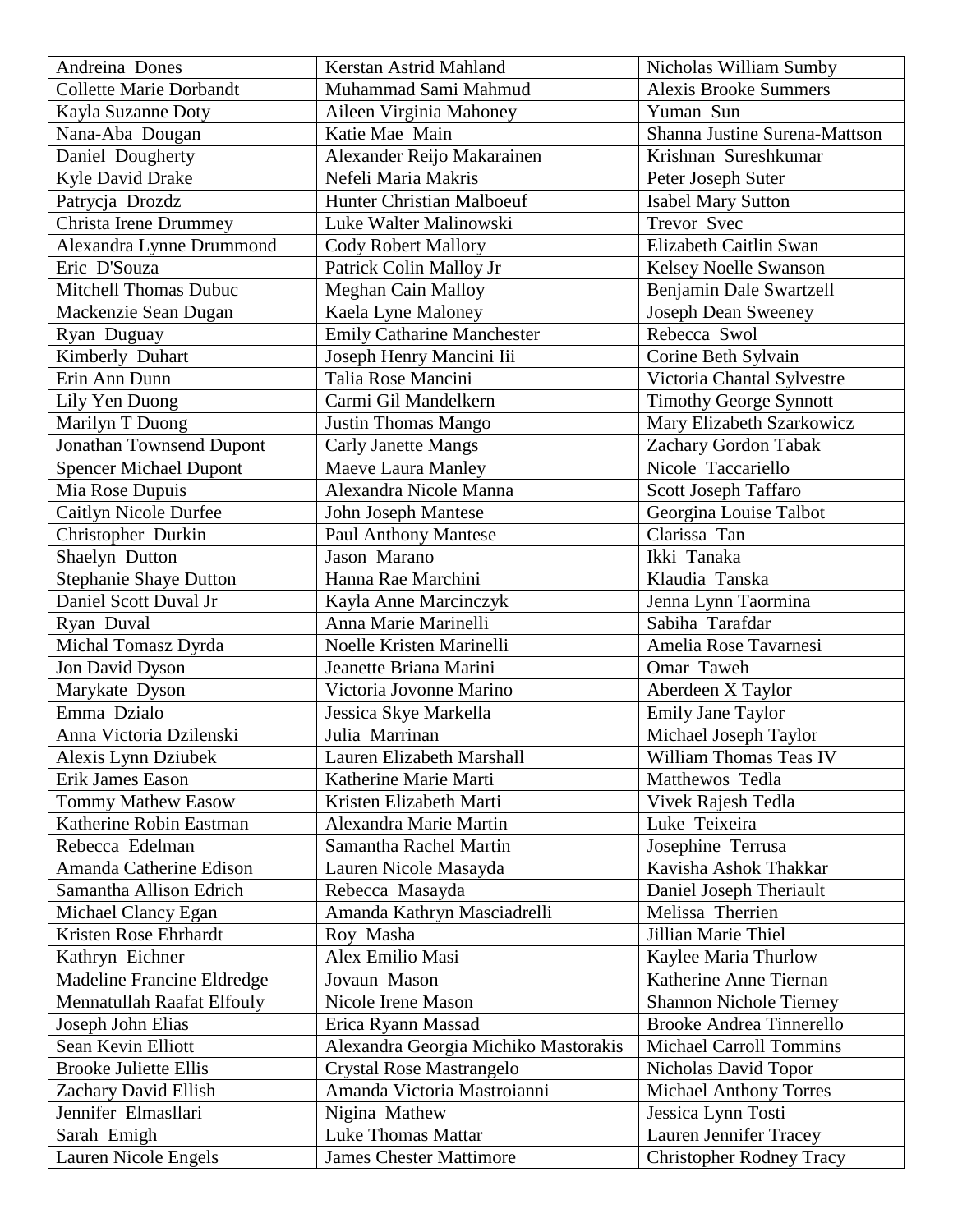| Matthew Stephen England        | <b>Brian Donahue Matuszak</b>    | Maxwell Luke Tracy              |
|--------------------------------|----------------------------------|---------------------------------|
| Michael Steven Engleking Jr.   | Julia Elizabeth Maurer           | Diana Jane Trammel              |
| <b>Matthew Thomas Ennis</b>    | Erinn Nicole Maxwell             | Bich Ngoc Thi Tran              |
| Daniel Epstein                 | <b>Ryan Douglas Mayer</b>        | Lynn Tran                       |
| Yahaira Escribano              | Natalie Marie Maynard            | Raymond Tran                    |
| Edward Paul Eseppi             | Emma Melissa McAndrew            | ThuyDuong Thi Tran              |
| Michael Jose Espinell          | Erin Katelyn McAneany            | Kacie Barbara Trapp             |
| Anna Frances Esposito          | Kaitlyn Marie McCann             | William Rudolph Trautmann       |
| Joseph Esposito                | Katelyn Taylor McCann            | <b>Madeline Mary Tremblay</b>   |
| Michael Bernardo Esposito      | Mariah Charlotte McCann          | Stephanie Elise Trexler         |
| Joshua David Essick            | Matthew Nolan McCann             | Jessica Rose Marie Tricard      |
| Elizabeth Eudy                 | Sarah McCart                     | Lea Nicole Tripodi              |
| Katherine Elizabeth Eveland    | Amanda Rae McCarthy              | Kyle Trocki                     |
| Colin Adams Eversdyke          | Megan McCollum                   | Alec Tsai                       |
| Bright Chidera Eze             | Anna Haley McCormick             | Pei-Chun Tu-Chen                |
| Kristen Elizabeth Fagan        | Kyle Paul McCormick              | Steven Tucker                   |
| <b>Tessa Rose Fagle</b>        | Benjamin Christian McCoy-Redd    | <b>Sara Rose Tufts</b>          |
| Mathew Fammartino              | Hayley Elizabeth McDonald        | Emilyn Reid Tuomala             |
| <b>Emily Anne Fargo</b>        | Amy Nicole McDonnell             | <b>Audrey Jane Turcotte</b>     |
| <b>Cullen Durkin Farragher</b> | <b>Chelsea Corinne McDonnell</b> | Samuel Turek                    |
| <b>Timothy Jon Faucett</b>     | Mathew A McGillivray             | Emily Turin                     |
| Carly Jane Fay                 | <b>Madison Ryley McGinnis</b>    | Anna Turner                     |
| <b>Kes Marie Federowicz</b>    | <b>Andrew Patrick McGinty</b>    | Emma Darnell Turner             |
| Joshua Fedorko                 | Marie Christine McGourty         | Laura Turner                    |
| Adrienne Lara Fedyna Dembeck   | John Joseph McGowan              | Sarah Elizabeth Turner          |
| Chloe Feiner                   | Maggie Elizabeth McGown          | Caitlin Elizabeth Turney        |
| Rachel Morgan Feldman          | Alexis Leigh McKean              | Griffin Evans Tyler             |
| Rujie Feng                     | Samantha Paige McKeith           | Katie Rose Ullinger             |
| Lindsay Morgan Fenn            | Zachary Andrew McKinstry         | Edward Joseph Underwood         |
| Paul James Ference             | Leann Marie McLaren              | Katherine Urena Pimentel        |
| Austin Elizabeth Ferrara       | Brylee Taylor McLaughlin         | Zermina Uvalic                  |
| Matthew Ferraro                | Christopher Alexander McLaughlin | Anna Mary Vaeth                 |
| Michael Francis Ferrigno       | Colleen Ann McLaughlin           | <b>Andrew Liam Valentine</b>    |
| Sarah Marie Ferrigno           | Deirdre Marie McLean             | Kaneha Vali                     |
| Joseph Michael Fetta           | Ryan McLean                      | Krishna Vali                    |
| Rebecca Jill Feuerberg         | Ainsley Shea McMahon             | Justin Roger Vampatella         |
| <b>Hannah Elise Fields</b>     | Eric Andrew McMahon              | Christina Kyle Van Deventer     |
| Noah Reuben Fields             | Kayleigh Rose McManaman          | Peter Bruce Vannorsdall         |
| Donovan Patrick Fifield        | <b>Caroline Doran McManus</b>    | Renoj Kurien Varghese           |
| Ian Charles Marcel Fignon      | Andrew Hunter McMeekin           | <b>Heather Stephany Vasquez</b> |
|                                |                                  | Anand Vydianathan               |
| Alyssa Marie Figueiredo        | Liam Joseph McNichols            | Veeraraghav                     |
| Zachery Joseph Figueiredo      | <b>Caroline Mary McWilliams</b>  | Alissa Velazquez                |
| Marc Joseph Fillion            | Sean Meany                       | Alexa Anne Veley                |
| Janet Alana Findlay            | Rhianon T Mecca                  | Nicholas Arthur Velezis         |
| Megan Elizabeth Finelli        | Sabreena Mei                     | Lauren Julia Velleca            |
| <b>Monica Davison Finkle</b>   | Maria Elisabeth Meier            | Alyssa Michelle Venora          |
| Clayton Neil Firmender         | Caroline Rebecca Meigs           | Karla Veras                     |
| <b>Ashley Troy Fisher</b>      | Madeline Rose Memoli             | David Ernest Verdis             |
| Emily Hope Fisher              | <b>Natalie Marie Mendes</b>      | Gauri Verma                     |
|                                |                                  |                                 |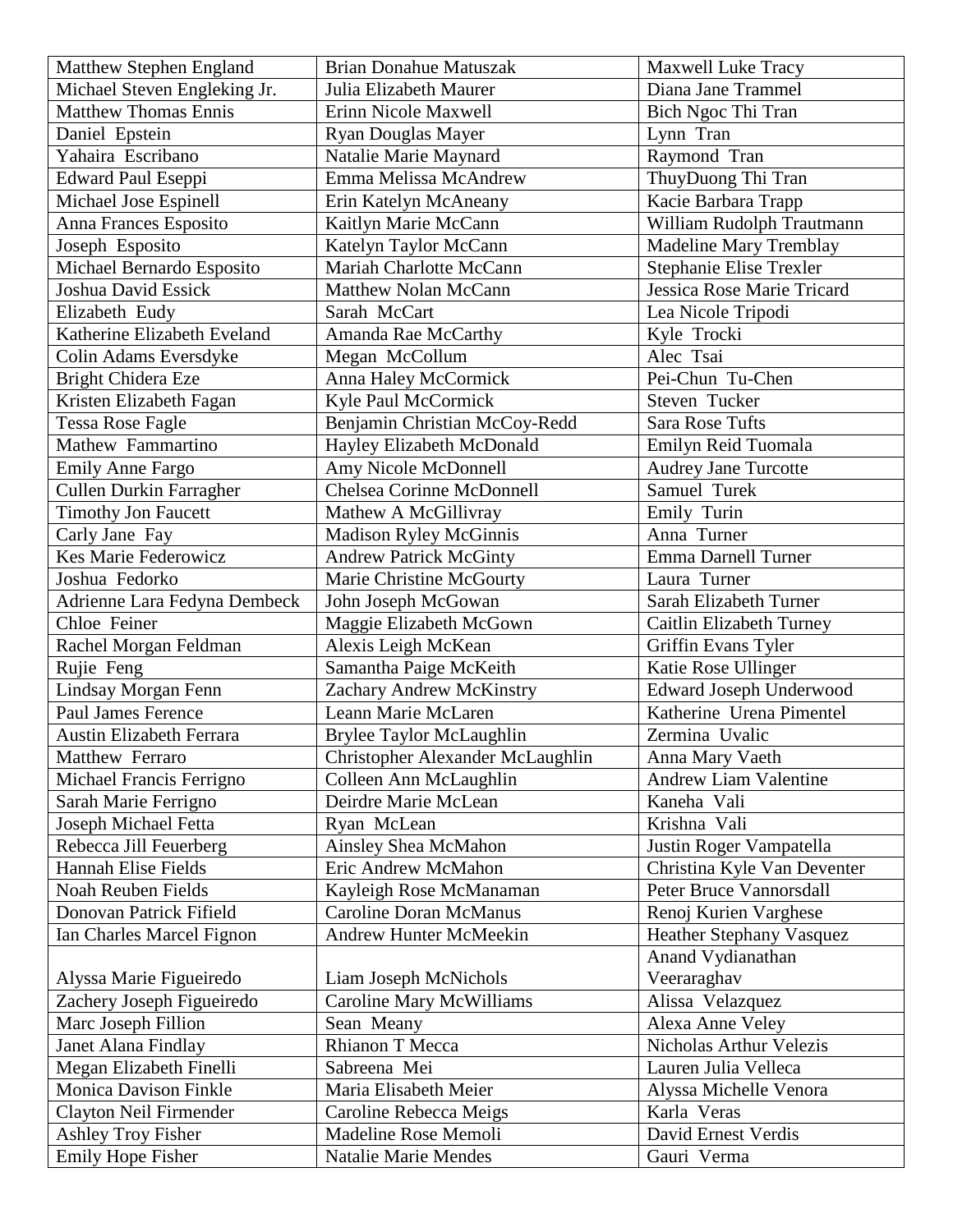| Lauren Brooks Fisher            | Nina Nadia Mendez                  | Nicholas John Vertefeuille      |
|---------------------------------|------------------------------------|---------------------------------|
| John Jacob Fitsch               | Yutong Meng                        | Paige Alexis Vetrano            |
| Kevin Robert Fitzgerald         | Kimberly Anne Mentryka             | Sarah Barbara Vetrano           |
| <b>Molly Ann Fitzpatrick</b>    | <b>Casey Therese Merola</b>        | Paige Elizabeth Vidal           |
| Zachary Saul Flashman           | <b>Olivia Nadine Mertz</b>         | Monica Grace Vise               |
| <b>James Robert Flynn</b>       | Kelly Theresa Messemer             | <b>Addison Kate Vitols</b>      |
| Vincent Paul Flynn              | Nicholas Vincenzo Metaxas          | Romina Guadalupe Vivar          |
| Jacqueline Baldwin Foley        | <b>Griffin David Michalek</b>      | Victor Alexander Volkman        |
| Danielle Faith Fontaine         | Noa Michaud                        | Kristin Paige Von Ohlsen        |
| Elle James Fontanazza           | Amanda Michele Michelson           | <b>Adam Joseph Von Paternos</b> |
| Aiden Leigh Ford                | Paige Marie Middleton              | Victoria Rayne Vonkaenel        |
| Kaitlin Mary Ford               | <b>Jacob Charles Mikullitz</b>     | Brandon Vu                      |
| Abigail Mary Forsyth            | <b>Barry James Miller</b>          | Rosemary Thaomi Vu              |
| Jennifer Fortaney Vazquez       | <b>Cameron Zachary Miller</b>      | Kelly Vukelic                   |
| Rachel E. Forte                 | Eric Logan Miller                  | <b>Shelley Truong Vuong</b>     |
| <b>Daniel James Fortin</b>      | Joshua Phillip Miller              | Daniel Joseph Wackelin          |
| <b>Maxwell James Fortin</b>     | <b>Colleen Elizabeth Millerick</b> | Benjamin Matthew Wagman         |
| Katrina Ashley Fortman          | Emma Rihannon Mills                | Rachel Hannah Wagner            |
| <b>Christine Michele Foster</b> | Stephanie Rose Miranda             | <b>Bartosz Krzysztof Walas</b>  |
| Alexandra Elizabeth Fragola     | Anuj Mishra                        | Eric Joseph Waldo               |
| Nathan John Francis             | <b>Karly Rose Misset</b>           | George Gabriel Wales            |
| Robert Alexander Franklin       | Jennifer Elizabeth Mitton          | Aliyah Summer Walker            |
| <b>Colleen M Franks</b>         | Cayla Marie Mitzkovitz             | <b>Jake Thomas Walker</b>       |
| Jamie Frazzetta                 | Jamie Catherine Moffa              | Daniel Peter Wall               |
| Mackenzie Lacava Freeman        | <b>Adam James Moffitt</b>          | Carli Ann Wallace               |
| Natalie Rachel Fresher          | Brittany Athena Molkenthin         | Jessica Catherine Wallace       |
| Maria G. Frias Colon            | Nicholas Robert Monaco             | Brianna Regine Walston          |
| Armando Frias                   | Ryan M. Monahan                    | <b>Emily Rose Walter</b>        |
| Alexa Friedman                  | Sadie Abigail Moncayo              | Amanda Marie Waltman            |
| Kyle Chester Fujio              | <b>Sarah Frances Mongillo</b>      | Alex Lee Wang                   |
| Emma Claire Furlong             | Drew Joseph Monroe                 | Anyi Wang                       |
| Jared Rosario Furtado           | Greidy L. Montalvo-Fulcar          | Xinyu Wang                      |
| Giovanna Louise Fusco           | Ming Alice Montgomery              | Yangziyan Wang                  |
| Julianna Carmela Fusco          | Gus Montoya                        | Zihan Wang                      |
| Sharif Ali Abdel Jalil          | Jose Hernan Montoya                | Sarah Elizabeth Warack          |
|                                 | John Joseph Mooney                 | Elizabeth Catherine Ward        |
|                                 | William Corey Moore                | Sarah Louise Ward               |
|                                 | Hyunwoo Moraes                     | Nicole Michael Ware             |
|                                 | Emily K. Moran                     | Joseph Warmus                   |
|                                 | Georgina Mordo                     | Alexis Victoria Warnick         |
|                                 | Nazli Pari Morel                   | Sarah Wen Elizabeth Warykas     |
|                                 | <b>Shana Rachel Morel</b>          | <b>Lindsey Erin Watkins</b>     |
|                                 | Emma Margaret Morelli              | <b>Tara Ashley Watrous</b>      |
|                                 | Alexandra Antonia Moreno           | John Marco Watson               |
|                                 | Rebecca Smith Morgan               | <b>Ryan Michael Watson</b>      |
|                                 | Shayla Elizabeth Morris            | Jessica Danielle Weaver         |
|                                 | <b>Bradley William Morrison</b>    | <b>James Arthur Webb</b>        |
|                                 | <b>Sydney Lauren Morrison</b>      | Caroline L Weed                 |
|                                 | <b>Bayley Marie Morton</b>         | Melinda Wei                     |
|                                 | Joshua Moskow                      | Tessa Rose Eileen Weidig        |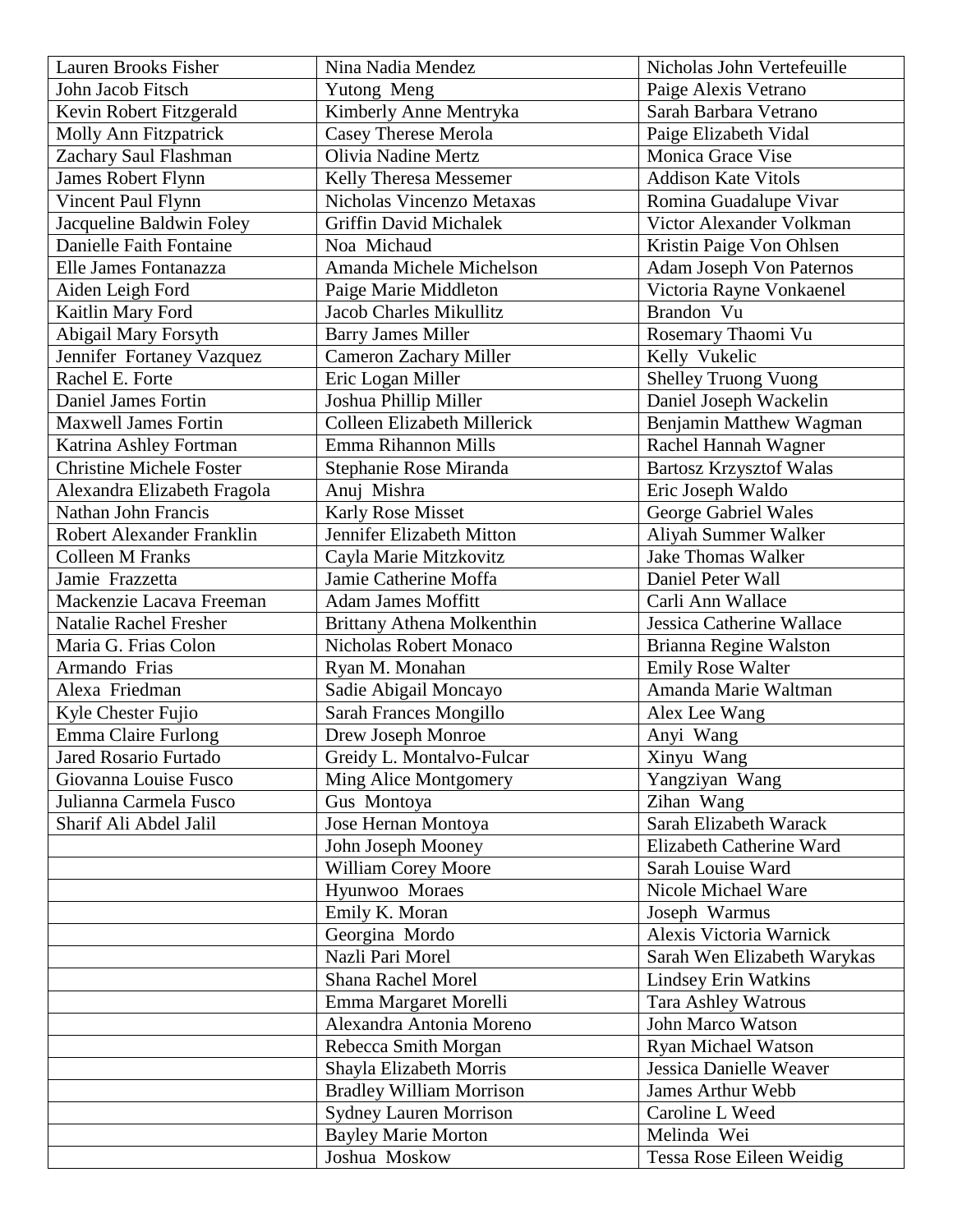| <b>Sarah Anne Mosure</b>      | Mia Bardin Weiler                  |
|-------------------------------|------------------------------------|
| Joshua Jonathon Motley        | Melanie Rose Weiner                |
| Ariana Moustakakis            | Daniel Gerhard Weiss               |
| Jason Jerrold Mraz            | Stephanie Nicole Welch             |
| Suraj Reddy Muddasani         | Taylor Barbara Wells               |
| Lisa Mueller                  | Ryan Joseph Wendt                  |
| Sandra Anna Mueller           | Daniel Wergeles                    |
| PaulMichael Mullally          | <b>Christopher Theodore Werner</b> |
| Carly Regis Muller            | Julia Boegel Werth                 |
| Ashley Taylor Mulryan         | <b>Jason Edward West</b>           |
| Humza Mumtaz                  | Alisa Katherine White              |
| Joshua Mun                    | <b>Matthew Paul White</b>          |
| Caitlyn Hayley Mundrane       | Michael William White              |
| Jane Alexandra Munson         | Samantha Rose White                |
| <b>Alexis Ann Murphy</b>      | Gabrielle Alyse Whitman            |
| Amanda Christine Murphy       | Rachel Wiberg                      |
| <b>Carver Anne Murphy</b>     | Natalie Elise Wickenheisser        |
| <b>Trajan Augustus Murphy</b> | <b>Haley Frances Wicks</b>         |
| Daniel Carl Murray            | David Monroe Wiegand               |
| Philip Isaac Murray           | Kyle Scott Wietsma                 |
| Stephen Musial                | Thomas Stephen Wilczynski III      |
|                               | Mateusz Wilkowski                  |
|                               | Emma Fitzgerald Willett            |
|                               | Alexia Williams                    |
|                               | <b>Brandon Anthony Williams</b>    |
|                               | <b>Briana Nicole Williams</b>      |
|                               | Cara Louise Williams               |
|                               | Elizabeth Ann Williams             |
|                               | <b>Brittany Aileen Willis</b>      |
|                               | Julia D Wilson                     |
|                               | Kayley Elizabeth Wilson            |
|                               | Jamie Lauren Wisset                |
|                               | Natalia Wiszniewski                |
|                               | Kelsey Rose Witik                  |
|                               | Jordyn Anne Witkins                |
|                               | Nicole Caroline Wojciechowski      |
|                               | Brett Nicholas Wojtkowski          |
|                               | Joanna Dominika Wojtun             |
|                               | Johanna Hopkins Wolfe              |
|                               | Eugene Dac Wong                    |
|                               | Rebecca Wong                       |
|                               | Natania Elisabeth Wood             |
|                               | Montana Woods                      |
|                               | Paige Schinella Woods              |
|                               | Rebecca Royce Woods                |
|                               | Amber Elizabeth Worthen            |
|                               | Sarah Elizabeth Wrabel             |
|                               | Kwasi Chinua Wrensford             |
|                               | Skylar Sharleen Wright             |
|                               | Chaokang Wu                        |
|                               |                                    |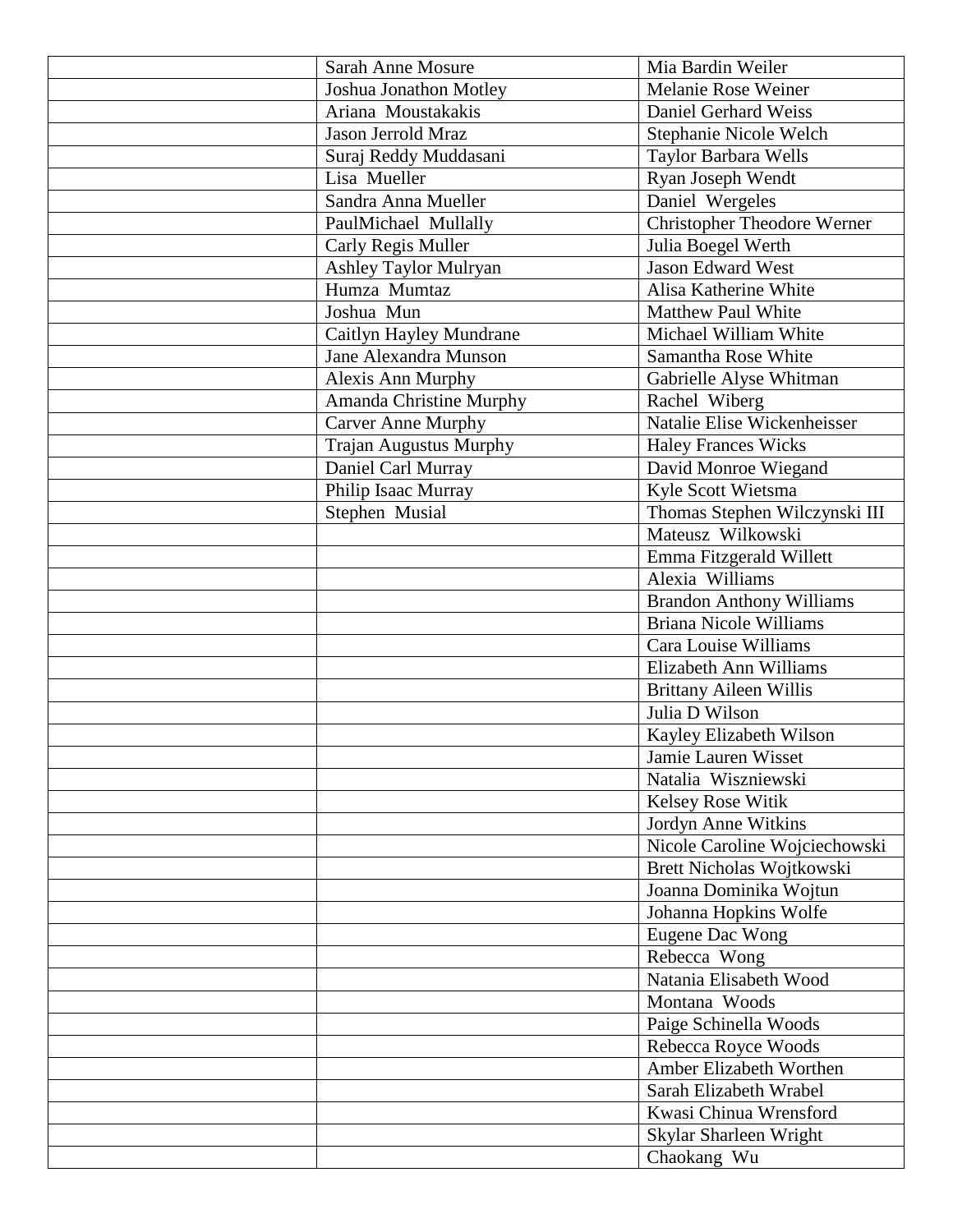|  | Jeanette Wu                    |
|--|--------------------------------|
|  | Xiyue Wu                       |
|  | Michael Vincent Wynne          |
|  | Saifei Xi                      |
|  | Chunqiu Xia                    |
|  | Hongyi Xia                     |
|  | Tian Xie                       |
|  | Thomas Ouyang Xu               |
|  | Tian-Shi Zhan Xu               |
|  | Wuyan Xu                       |
|  | Xiaohui Xue                    |
|  | Aki Yamamoto                   |
|  | Ellen He Yang                  |
|  | Runxi Yang                     |
|  | Xiaoyi Yang                    |
|  | Xiuyi Alexander Yang           |
|  | Zhangtongxin Yang              |
|  | <b>Connor Michael Laurence</b> |
|  | Yanicky                        |
|  | Yuanjing Yao                   |
|  | Daria Yaseva                   |
|  | Kelly Marie Yates              |
|  | Xiang Ye                       |
|  | Guo Yin                        |
|  | David Andrew Yorio             |
|  | Gabrielle Elizabeth Young      |
|  | Maureen E. Young               |
|  | Madeleine Gervaise Youngstrom  |
|  | Edwin Yu                       |
|  | Lauren Anne Zadzilko           |
|  | Jennifer Zaffetti              |
|  | Hasan Ahmed Zaidi              |
|  | Sibte Raza Zaidi               |
|  | Mary Elizabeth Zalewa          |
|  | Sumaira Zaman                  |
|  | Stephanie Ann Zamary           |
|  | Lily Christine Zappulla        |
|  | Reena Rakesh Zaveri            |
|  | Nicole Catherine Zaza          |
|  | Daniel Joseph Zeheb            |
|  | Daniel Caleb Zeigher           |
|  | Abigail Hope Zeliff            |
|  | Jennifer Zepeda                |
|  | Tania Zepeda                   |
|  | Michelle Zhang                 |
|  | Mingwei Zhang                  |
|  | Sandy Zhang                    |
|  | Sandy Zhang                    |
|  | William Zhang                  |
|  | Zitao Zhang                    |
|  |                                |